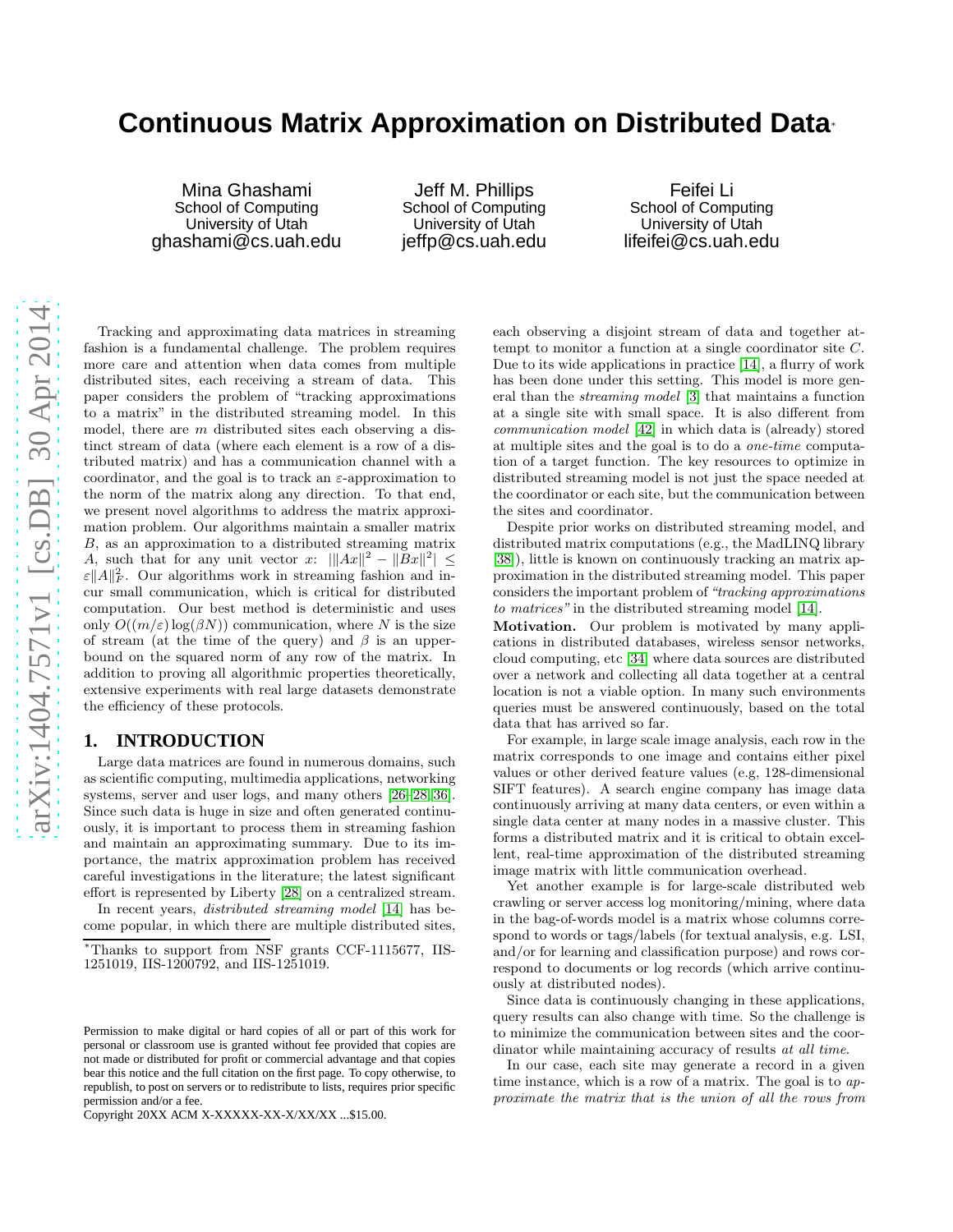all sites until current time instance  $t_{now}$  continuously at the coordinator C. This problem can be easily found in distributed network monitoring applications [37], distributed data mining, cloud computing [38], stream mining [23], and log analysis from multiple data centers [9].

Distributed streaming matrix approximation. Formally, assume  $A = (a_1, \ldots, a_n, \ldots)$  is an unbounded stream of items. At the current time  $t_{\text{now}}$ , let n denote the number of items the system has seen so far; that is at the current time the dataset is  $A = (a_1, \ldots, a_n)$ . And although we do not place a bound on the number of items, we let N denote the total size of the stream at the time when a query q is performed. This allows us to discuss results in terms of n at a given point, and in terms of  $N$  for the entire run of the algorithm until the time of a query q.

At each time step we assume the item  $a_n$  appears at exactly one of m sites  $S_1, \ldots, S_m$ . The goal is to approximately maintain or monitor some function  $f(A)$  of A at the coordinator node C. Each site can only communicate with the coordinator (which in practice may actually be one of the sites). This model is only off by a factor 2 in communication with a model where all pairs of sites can communicate, by routing through the coordinator.

Our goal is to maintain a value  $\tilde{f}(A)$  which is off by some  $\varepsilon$ -factor from the true value  $f(A)$ . The function and manner of approximation is specified for a variety of problems [\[4,](#page-11-5)[11,](#page-11-6) [12,](#page-11-7) [25,](#page-11-8) [30,](#page-11-9) [43\]](#page-11-10) included total count, heavy hitters, quantiles, and introduced in this paper, matrix approximation:

Definition 1 (Tracking distributed streaming matrix) : Suppose each  $a_n$  is a record with d attributes, a row from a matrix in an application. Thus, at time  $t_{\text{now}}, A = (a_1, \ldots, a_n)$ forms a  $n \times d$  distributed streaming matrix. At any time instance, C needs to approximately maintain the norm of matrix A along any arbitrary direction. The goal is to continuously track a small approximation of matrix A. Formally, for any time instance  $t_{\text{now}}$  (i.e., for any n), C needs to maintain a smaller matrix  $B \in \mathbb{R}^{\ell \times d}$  as an approximation to the distributed streaming matrix  $A \in \mathbb{R}^{n \times d}$  such that  $\ell \ll n$ and for any unit vector  $x: \|\|Ax\|^2 - \|Bx\|^2 \le \varepsilon \|A\|_F^2$ .

As required in the distributed streaming model [\[14\]](#page-11-1), each site  $S_i$  must process its incoming elements in streaming fashion. The objective is to minimize the total communication between C and all sites  $S_1, \ldots, S_m$ .  $\Box$ 

Additional notations. In the above definition, the Frobenius norm of a matrix A is  $||A||_F = \sqrt{\sum_{i=1}^n ||a_i||^2}$  where  $\|a_i\|$  is standard Euclidean norm of row  $a_i$ ; the Frobenius norm is a widely used matrix norm. We also let  $A_k$  be the best rank k approximation of matrix A, specifically  $A_k =$  $\arg \min_{X:\text{rank}(X)\leq k} ||A-X||_F.$ 

Our contributions. This work makes important contributions in solving the open problem of tracking distributed streaming matrix. Instead of exploring heuristic methods that offer no guarantees on approximation quality, we focus on principled approaches that are built on sound theoretical foundations. Moreover, all methods are simple and efficient to implement as well as effective in practice. Specifically:

• We establish and further the important connection between tracking a matrix approximation and maintaining  $\varepsilon$ -approximate *weighted* heavy-hitters in the distributed streaming model in Section [4.](#page-3-0) Initial insights along this direction were established in very recent work [\[21,](#page-11-11) [28\]](#page-11-0); but the extent of this connection is still limited and not fully understood. This is demonstrated, for instance, by us showing how three approaches for weighted heavy hitters can be adapted to matrix sketching, but a fourth cannot.

- We introduce four new methods for tracking the  $\varepsilon$ approximate weighted heavy-hitters in a distributed stream in Section [4,](#page-3-0) and analyze their behaviors with rigorous theoretical analysis.
- We design three novel algorithms for tracking a good approximation of a distributed streaming matrix in Section [5;](#page-6-0) these leverage the new insights connecting this problem to solutions in Section [4](#page-3-0) for distributed weighted heavy hitters tracking.
- We present thorough experimental evaluations of the proposed methods in Section [6](#page-9-0) on a number of large real data sets. Experimental results verify the effectiveness of our methods in practice.

In addition, we provide a thorough review of related works and relevant background material in Section [2.](#page-1-0) The paper is concluded in Section [7.](#page-11-12)

#### <span id="page-1-0"></span>**2. RELATED WORK**

There are two main classes of prior work that are relevant to our study: approximating a streaming matrix in a centralized stream, and tracking heavy hitters in either a centralized stream or (the union of) distributed steams.

Matrix approximation in a centralized stream. Every incoming item in a centralized stream represents a new row of data in a streaming matrix. The goal is to continuously maintain a low rank matrix approximation. It is a special instance of our problem for  $m = 1$ , i.e., there is only a single site. Several results exist in the literature, including streaming PCA (principal component analysis) [\[33\]](#page-11-13), streaming SVD (singular value decomposition) [\[7,](#page-11-14) [39\]](#page-11-15), and matrix sketching [\[8,](#page-11-16) [21,](#page-11-11) [28\]](#page-11-0). The matrix sketching technique [\[28\]](#page-11-0) only recently appeared and is the start-of-the-art for lowrank matrix approximation in a single stream. Liberty [\[28\]](#page-11-0) adapts a well-known streaming algorithm for approximating item frequencies, the MG algorithm [\[32\]](#page-11-17), to sketching a streaming matrix. The method, Frequent Directions (FD), receives *n* rows of a matrix  $A \in \mathbb{R}^{n \times d}$  one after another, in a centralized streaming fashion. It maintains a sketch  $B \in \mathbb{R}^{\ell \times d}$  with only  $\ell \ll n$  rows, but guarantees that  $A^T A \approx B^T B$ . More precisely, it guarantees that  $\forall x \in \mathbb{R}^d$ ,  $||x|| = 1, 0 \le ||Ax||^2 - ||Bx||^2 \le 2||A||_F^2/\ell$ . FD uses  $O(d\ell)$ space, and each item updates the sketch in amortized  $O(d\ell)$ time; two such sketches can also be merged in  $O(d\ell^2)$  time.

A bound on  $||Ax||$  for any unit vector x preserves norm (or length) of a matrix in direction  $x$ . For instance, when one performs PCA on  $A$ , it returns the set of the top  $k$  orthogonal directions, measured in this length. These are the linear combinations of attributes (here we have d such attributes) which best capture the variation within the data in A. Thus by increasing  $\ell$ , this bound allows one to approximately retain all important linear combinations of attributes.

An extension of FD to derive streaming sketch results with bounds on relative errors, i.e., to ensure that  $||A - A_k||_F^2 \le$  $||A||_F^2 - ||B_k||_F^2 \le (1+\varepsilon) ||A - A_k||_F^2$ , appeared in [\[21\]](#page-11-11). It also gives that  $||A - \pi_{B_k}(A)||_F^2 \leq (1 + \varepsilon) ||A - A_k||_F^2$  where  $B_k$  is the top k rows of B and  $\pi_{B_k}(A)$  is the projection of A onto the row-space of  $B_k$ . This latter bound is interesting because, as we will see, it indicates that when most of the variation is captured in the first  $k$  principal components, then we can almost recover the entire matrix exactly.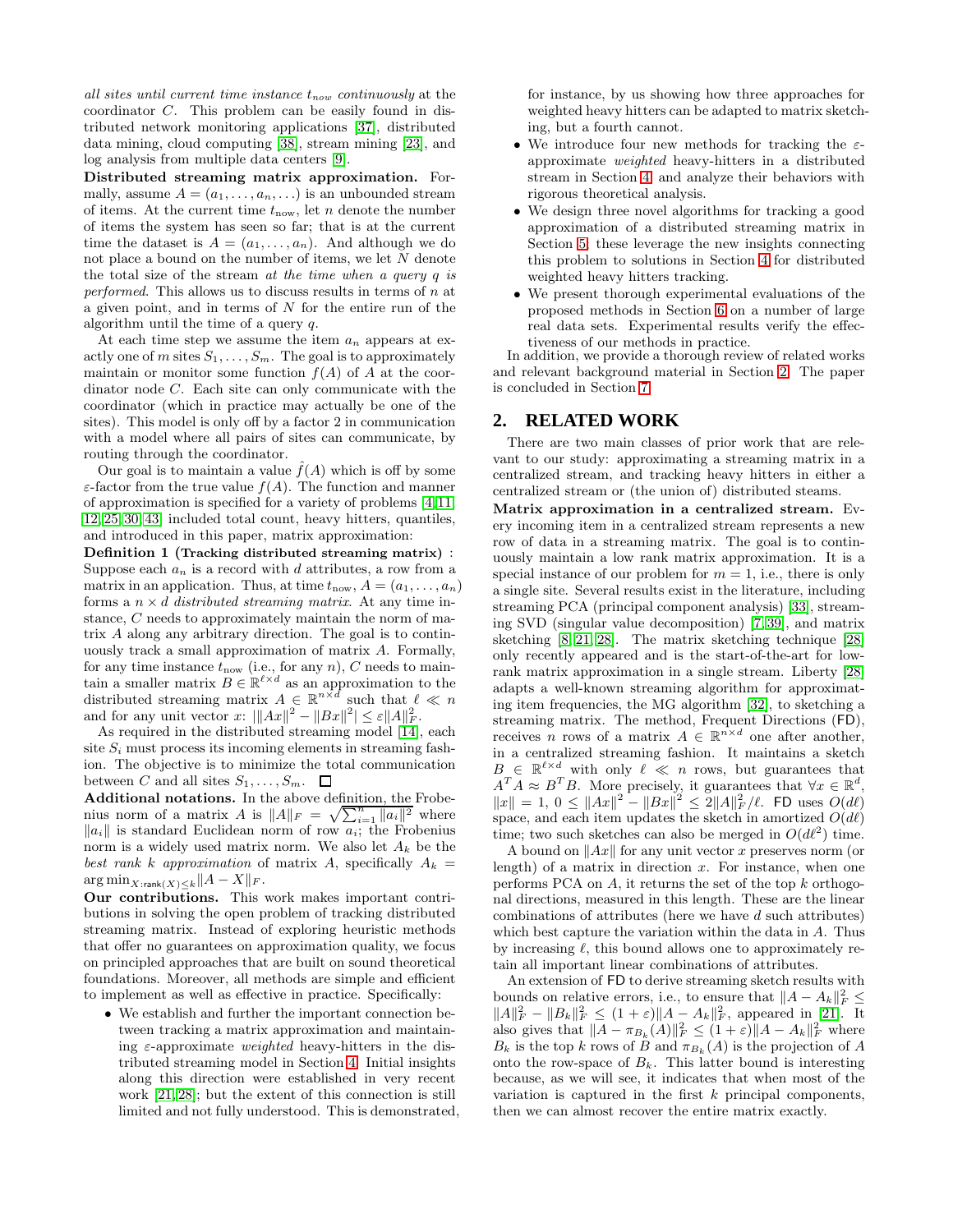But none of these results can be applied in distributed streaming model without incurring high communication cost. Even though the FD sketches are mergeable, since the coordinator C needs to maintain an approximation matrix continuously for all time instances. One has to either send m sketches to C, one from each site, at every time instance and ask C to merge them to a single sketch, or one can send a streaming element to C whenever it is received at a site and ask C to maintain a single sketch using FD at C. Either approach will lead to  $\Omega(N)$  communication.

Nevertheless, the design of FD has inspired us to explore the connection between distributed matrix approximation and approximation of distributed heavy hitters.

Heavy hitters in distributed streams. Tracking heavy hitters in distributed streaming model is a fundamental prob-lem [\[4,](#page-11-5)[25,](#page-11-8)[30,](#page-11-9)[43\]](#page-11-10). Here we assume each  $a_n \in A$  is an element of a bounded universe  $[u] = \{1, \ldots, u\}$ . If we denote the frequency of an element  $e \in [u]$  in the stream A as  $f_e(A)$ , the  $\phi$ -heavy hitters of A (at time instance  $t_{\text{now}}$ ) would be those items e with  $f_e(A) \geq \phi n$  for some parameter  $\phi \in [0, 1]$ . We denote this set as  $H_{\phi}(A)$ . Since computing exact  $\phi$ -heavy hitters incurs high cost and is often unnecessary, we allow an  $\varepsilon$ -approximation, then the returned set of heavy hitters must include  $H_{\phi}(A)$ , may or may not include items e such that  $(\phi - \varepsilon)n \le f_e(A) < \phi n$  and must not include items e with  $f_e(A) < (\phi - \varepsilon)n$ .

Babcock and Olston [\[4\]](#page-11-5) designed some deterministic heuristics called as top-k monitoring to compute top-k frequent items. Fuller and Kantardzid modified their technique and proposed FIDS [\[20\]](#page-11-18), a heuristic method, to track the heavy hitters while reducing communication cost and improving overall quality of results. Manjhi et.al. [\[30\]](#page-11-9) studied  $\phi$ -heavy hitter tracking in a hierarchical communication model.

Cormode and Garofalakis [\[11\]](#page-11-6) proposed another method by maintaining a summary of the input stream and a prediction sketch at each site. If the summary varies from the prediction sketch by more than a user defined tolerance amount, the summary and (possibly) a new prediction sketch is sent to a coordinator. The coordinator can use the information gathered from each site to continuously report frequent items. Sketches maintained by each site in this method require  $O((1/\varepsilon^2) \log(1/\delta))$  space and  $O(\log(1/\delta))$  time per update, where  $\delta$  is a probabilistic confidence.

Yi and Zhang [\[43\]](#page-11-10) provided a deterministic algorithm with communication cost  $O((m/\varepsilon) \log N)$  and  $O(1/\varepsilon)$  space at each site to continuously track  $\phi$ -heavy hitters and the  $\phi$ quantiles. In their method, every site and the coordinator have as many counters as the type of items plus one more counter for the total items. Every site keeps track of number of items it receives in each round, once this number reaches roughly  $\varepsilon/m$  times of the total counter at the coordinator, the site sends the counter to the coordinator. After the coordinator receives  $m$  such messages, it updates its counters and broadcasts them to all sites. Sites reset their counter values and continue to next round. To lower space usage at sites, they suggested using space-saving sketch [\[31\]](#page-11-19). The authors also gave matching lower bounds on the communication costs for both problems, showing their algorithms are optimal in the deterministic setting.

Later, Huang et.al. [\[22\]](#page-11-20) proposed a randomized algorithm that uses  $O(1/(\varepsilon \sqrt{m}))$  space at each site and  $O((\sqrt{m}/\varepsilon) \log N)$ total communication and tracks heavy hitters in a distributed stream. For each item a in the stream a site chooses to send

a message with a probability  $p = \sqrt{m}/(\varepsilon \hat{n})$  where  $\hat{n}$  is a 2approximation of the total count. It then sends  $f_e(A_i)$  the total count of messages at site j where  $a = e$ , to the coordinator. Again an approximation heavy-hitter count  $\hat{f}_e(A_i)$ can be used at each site to reduce space.

The  $\varepsilon$ -heavy hitters can be maintained from a random sampling of elements of size  $s = O(1/\varepsilon^2)$ . This allows one to use the well studied technique of maintaining a random sample of size  $s$  from a distributed stream [\[15](#page-11-21)[,41\]](#page-11-22), which can be done with roughly  $O((m+s)\log(N/s))$  communication. Other related work. Lastly, our work falls into the general problem of tracking a function in distributed streaming model. Many existing works have studied this general problem for various specific functions, and we have reviewed the most related ones on heavy hitters. A detailed survey of results on other functions (that are much less relevant to our study) is beyond the scope of this work, and we refer interested readers to [\[10,](#page-11-23) [14\]](#page-11-1) and references therein.

Our study is also related to various matrix computations over distributed matrices, for example, the MadLINQ library [38]. However, these results focus on one-time computation over non-streaming data, i.e., in the communication model [\[42\]](#page-11-3) as reviewed in Section [1.](#page-0-0) We refer interested readers to [38] and references therein for details.

There are also many studies on low-rank approximations of matrices in centralized, non-streaming setting, e.g., [\[1,](#page-11-24)[16,](#page-11-25) [19,](#page-11-26) [29\]](#page-11-27) and others, but these methods are not applicable for a distributed streaming setting.

#### <span id="page-2-0"></span>**3. INSIGHTS, WEIGHTS AND ROUNDS**

A key contribution of this paper is strengthening the connection between maintaining approximate weighted frequency counts and approximately maintaining matrices.

To review, the Misra-Gries (MG) algorithm [\[32\]](#page-11-17) is a deterministic, associative sketch to approximate frequency counts, in contrast to, say the popular count-min sketch [\[13\]](#page-11-28) which is randomized and hash-based. MG maintains an associative array of size  $\ell$  whose keys are elements of  $e \in [u]$ , and values are estimated frequency  $\hat{f}_e$  such that  $0 \leq f_e - \hat{f}_e \leq n/\ell$ . Upon processing element  $e \in A$ , three cases can occur. If e matches a label, it increments the associated counter. If not, and there is an empty counter, it sets the label of the counter to  $e$  and sets its counter to 1. Otherwise, if no empty counters, then it decrements (shrinks) all counters by 1.

Liberty [\[28\]](#page-11-0) made this connection between frequency estimates and matrices in a centralized stream through the singular value decomposition (svd). Our approaches avoid the svd or use it in a different way. The svd of an  $n \times d$  matrix A returns (among other things) a set of d singular values  ${\lbrace \sigma_1 \geq \sigma_2 \geq \ldots \geq \sigma_d \rbrace}$  and a corresponding set of orthogonal right singular vectors  $\{v_1, \ldots, v_d\}$ . It holds that  $||A||_F^2 =$  $\sum_{i=1}^d \sigma_i^2$  and for any x that  $||Ax||^2 = \sum_{i=1}^d \sigma_i^2 \langle v_i, x \rangle^2$ . The work of Liberty [\[28\]](#page-11-0) shows that one can run a version of the Misra-Gries [\[32\]](#page-11-17) sketch for frequency counts using the singular vectors as elements and squared singular values as the corresponding total weights, recomputing the svd when performing the shrinkage step.

To see why this works, let us consider the restricted case where every row of the matrix  $A$  is an indicator vector along the standard orthonormal basis. That is, each row  $a_i \in \{e_1, \ldots, e_d\}$ , where  $e_j = (0, \ldots, 0, 1, 0, \ldots, 0)$  is the jth standard basis vector. Such a matrix A can encode a stream S of items from a domain  $[d]$ . If the *i*th element in the stream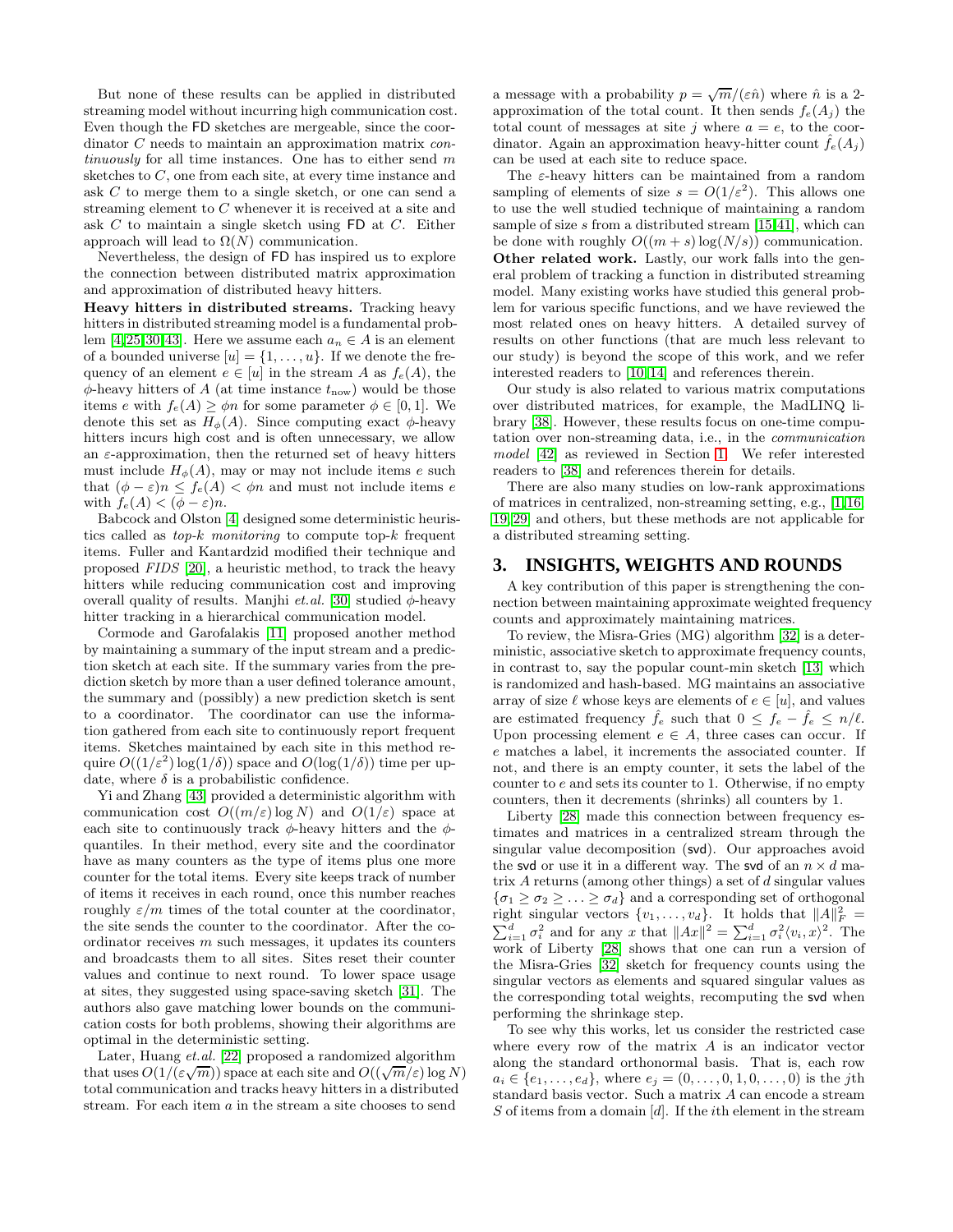S is item  $j \in \{1, \ldots, d\}$ , then the *i*th row of the matrix A is set to  $a_i = e_j$ . At time  $t_{\text{now}}$ , the frequency  $f_j$  from S can be expressed as  $f_j = ||Ae_j||^2$ , since  $||Ax||^2 = \sum_{i=1}^n \langle a_i, x \rangle^2$ and the dot product is only non-zero in this matrix for rows which are along  $e_j$ . A good approximate matrix  $B$  would be one such that  $g_j = ||Be_j||^2$  is a good approximation of  $f_j$ . Given  $||A||_F^2 = n$  (since each row of A is a standard basis vector), we derive that  $|f_j - g_j| \leq \varepsilon n$  is equivalent to  $\|\|Ae_j\|^2 - \|Be_j\|^2 \leq \varepsilon \|A\|_F^2.$ 

However, general matrices deviate from this simplified example in having non-orthonormal rows. Liberty's FD algorithm [\[28\]](#page-11-0) demonstrates how taking svd of a general matrix gets around this deviation and it achieves the same bound  $\left|\|Ax\|^2 - \|Bx\|^2\right| \leq \varepsilon \|A\|_F^2$  for any unit vector x.

Given the above connection, in this paper, first we propose four novel methods for tracking weighted heavy hitters in a distributed stream of items (note that tracking weighted heavy hitters in the distributed streaming model has not been studied before). Then, we try to extend them to track matrix approximations where elements of the stream are ddimensional vectors. Three extensions are successful, including one based directly on Liberty's algorithm, and two others establishing new connections between weighted frequency estimation and matrix approximation. We also show why the fourth approach cannot be extended, illustrating that the newly established connections are not obvious.

Upper bound on weights. As mentioned above, there are two main challenges in extending ideas from frequent items estimation to matrix approximation. While, the second requires delving into matrix decomposition properties, the first one is in dealing with weighted elements. We discuss here some high-level issues and assumptions we make towards this goal.

In the weighted heavy hitters problem (similarly in matrix approximation problem) each item  $a_i$  in the stream has a weight  $w_i$  (for matrices this weight will be implicit as  $||a_i||^2$ . Let  $W = \sum_{i=1}^n w_i$  be the total weight of the problem. However, allowing arbitrary weights can cause problems as demonstrated in the following example.

Suppose we want to maintain a 2-approximation of the total weight (i.e. a value  $\hat{W}$  such that  $\hat{W} \leq W \leq 2\hat{W}$ ). If the weight of each item doubles (i.e.  $w_i = 2^i$  for tuple  $(a_i, w_i) \in$ A), every weight needs to be sent to the coordinator. This follows since W more than doubles with every item, so  $\hat{W}$ cannot be valid for more than one step. The same issue arises in tracking approximate heavy hitters and matrices.

To make these problems well-posed, often researchers [\[24\]](#page-11-29) assume weights vary in a finite range, and are then able to bound communication cost. To this end we assume all  $w_i \in [1, \beta]$  for some constant  $\beta \geq 1$ .

One option for dealing with weights is to just pretend every item with element  $e$  and weight  $w_i$  is actually a set of  $[w_i]$  distinct items of element e and weight 1 (the last one needs to be handled carefully if  $w_i$  is not an integer). But this can increase the total communication and/or runtime of the algorithm by a factor  $\beta$ , and is not desirable.

Our methods take great care to only increase the communication by a  $\log(\beta N)/\log N$  factor compared to similar unweighted variants. In unweighted version, each protocol proceeds in  $O(\log N)$  rounds (sometimes  $O(\frac{1}{\varepsilon} \log N)$  rounds); a new round starts roughly when the total count n doubles. In our settings, the rounds will be based on the total weight  $W$ , and will change roughly when the total weight W doubles.

Since the final weight  $W \leq \beta N$ , this will causes an increase to  $O(\log W) = O(\log(\beta N))$  rounds. The actual analysis requires much more subtlety and care than described here, as we will show in this paper. Next we first discuss the weighted heavy-hitters problem, as the matrix tracking problem will directly build on these techniques, and some analysis will also carry over directly.

# <span id="page-3-0"></span>**4. WEIGHTED HEAVY HITTERS IN A DIS-TRIBUTED STREAM**

The input is a *distributed* weighted data stream A, which is a sequence of tuples  $(a_1, w_1), (a_2, w_2), \ldots, (a_n, w_n), \ldots$  where  $a_n$  is an element label and  $w_n$  is the weight. For any element  $e \in [u]$ , define  $A_e = \{(a_i, w_i) \mid a_i = e\}$  and let  $W_e = \sum_{(a_i, w_i) \in A_e} w_i$ . For notational convenience, we sometimes refer to a tuple  $(a_i, w_i) \in A$  by just its element  $a_i$ .

There are numerous important motivating scenarios for this extension. For example, instead of just monitoring counts of objects, we can measure a total size associated with an object, such as total number of bytes sent to an IP address, as opposed to just a count of packets. We next describe how to extend four protocols for heavy hitters to the weighted setting. These are extensions of the unweighted protocols described in Section [2.](#page-1-0)

Estimating total weight. An important task is to approximate the current total weight  $W = \sum_{i=1}^n w_i$  for all items across all sites. This is a special case of the heavy hitters problem where all items are treated as being the same element. So if we can show a result to estimate the weight of any single element using a protocol within  $\varepsilon W$ , then we can get a global estimate  $\hat{W}$  such that  $|W - \hat{W}| \leq \varepsilon W$ . All our subsequent protocols can run a separate process in parallel to return this estimate if they do not do so already.

Recall that the heavy hitter problem typically calls to return all elements  $e \in [u]$  if  $f_e(A)/W \ge \phi$ , and never if  $f_e(A)/W < \phi - \varepsilon$ . For each protocol we study, the main goal is to ensure that an estimate  $\hat{W}_e$  satisfies  $|f_e(A)-\hat{W}_e| \leq \varepsilon W$ . We show this, along with the  $\hat{W}$  bound above, adjusting constants, is sufficient to estimate weighted heavy hitters. We return e as a  $\phi$ -weighted heavy hitter if  $\hat{W}_e/\hat{W} > \phi - \varepsilon/2$ .

**Lemma 1** If  $|f_e(A)-\hat{W}_e| \leq (\varepsilon/6)W$  and  $|W-\hat{W}| \leq (\varepsilon/5)W$ , we return e if and only if it is a valid weighted heavy hitter.

PROOF. We need  $|\frac{\hat{W}_e}{\hat{W}} - \frac{f_e(A)}{W}| \le \varepsilon/2$ . We show the upper bound, the lower bound argument is symmetric.

$$
\frac{\hat{W}_e}{\hat{W}} \le \frac{f_e(A)}{\hat{W}} + \frac{\varepsilon}{6} \frac{W}{\hat{W}} \le \frac{f_e(A)}{W} \frac{1}{1 - \varepsilon/5} + \frac{\varepsilon}{5} \frac{1 + \varepsilon/5}{1 - \varepsilon/5}
$$

$$
\le \frac{f_e(A)}{W} + \frac{\varepsilon}{4} + \frac{\varepsilon}{4} = \frac{f_e(A)}{W} + \frac{\varepsilon}{2}. \quad \Box
$$

Given this result, we can focus just on approximating the frequency  $f_e(A)$  of all items.

#### **4.1 Weighted Heavy Hitters, Protocol 1**

We start with an intuitive approach to the distributed streaming problem: run a streaming algorithm (for frequency estimation) on each site, and occasionally send the full summary on each site to the coordinator. We next formalize this protocol (P1).

On each site we run the Misha-Gries summary [\[32\]](#page-11-17) for frequency estimation, modified to handle weights, with  $2/\varepsilon =$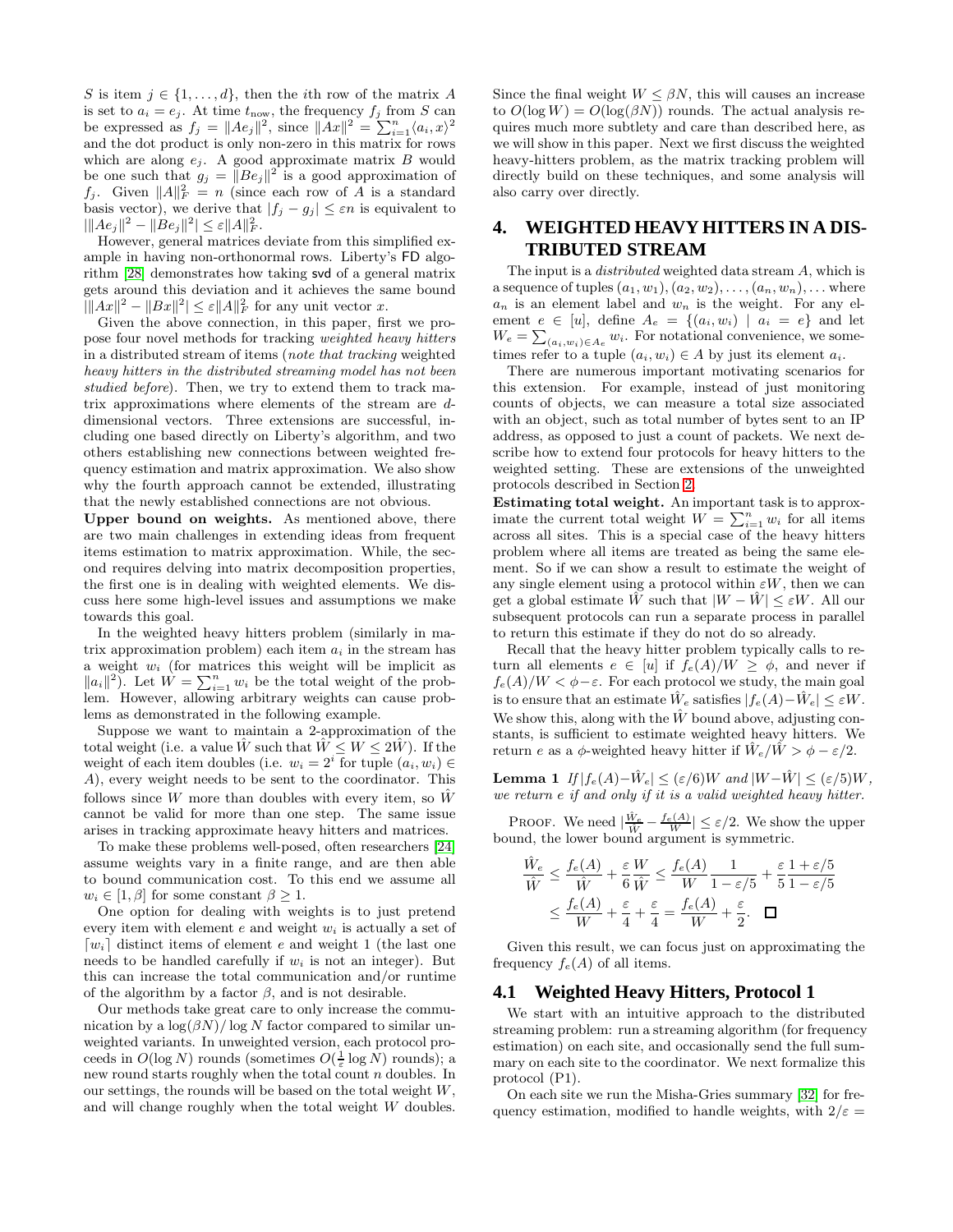$1/\varepsilon'$  counters. We also keep track of the total weight  $W_i$ of all data seen on that site  $i$  since the last communication with the coordinator. When  $W_i$  reaches a threshold  $\tau$ , site i sends all of its summaries (of size only  $O(m/\varepsilon)$ ) to the coordinator. We set  $\tau = (\varepsilon/2m)\hat{W}$ , where  $\hat{W}$  is an estimate of the total weight across all sites, provided by the coordinator. At this point the site resets its content to empty. This is summarized in Algorithm [4.1.](#page-4-0)

The coordinator can merge results from each site into a single summary without increasing its error bound, due to the mergeability of such summaries [\[2\]](#page-11-30). It broadcasts the updated total weight estimate  $\hat{W}$  when it increases sufficiently since the last broadcast. See details in Algorithm [4.2.](#page-4-1)

<span id="page-4-0"></span>

| <b>Algorithm 4.1</b> P1: Tracking heavy-hitters (at site $S_i$ )     |
|----------------------------------------------------------------------|
| for $(a_n, w_n)$ in round j do                                       |
| Update $G_i \leftarrow \mathsf{MG}_{\varepsilon'}(G_i, (a_n, w_n)).$ |
| Update total weight on site $W_i + w_n$ .                            |
| if $(W_i \geq \tau = (\varepsilon/2m)\hat{W})$ then                  |
| Send $(G_i, W_i)$ to coordinator; make $G_i, W_i$ empty.             |
|                                                                      |

<span id="page-4-1"></span>

| <b>Algorithm 4.2</b> P1: Tracking heavy-hitters (at $C$ )                             |
|---------------------------------------------------------------------------------------|
| On input $(G_i, W_i)$ :                                                               |
| Update sketch $S \leftarrow \mathsf{Merge}_{\varepsilon'}(S, G_i)$ and $W_C += W_i$ . |
| if $(W_C/\hat{W} > 1 + \varepsilon/2)$ then                                           |
| Update $\hat{W} \leftarrow W_C$ , and broadcast $\hat{W}$ to all sites.               |

**Lemma 2** (P1) Algorithms [4.1](#page-4-0) and [4.2](#page-4-1) maintain that for any item  $e \in [u]$  that  $|f_e(S) - f_e(A)| \leq \varepsilon W_A$ . The total communication cost is  $O((m/\varepsilon^2) \log(\beta N))$  elements.

PROOF. For any item  $e \in [u]$ , the coordinator's summary  $S$  has error coming from two sources. First is the error as a result of merging all summaries sent by each site. By running these with an error parameter  $\varepsilon' = \varepsilon/2$ , we can guarantee [\[2\]](#page-11-30) that this leads to at most  $\varepsilon' W_C \leq \varepsilon W_A/2$ , where  $W_C$  is the weight represented by all summaries sent to the coordinator, hence less than the total weight  $W_A$ .

The second source is all elements on the sites not yet sent to the coordinator. Since we guarantee that each site has total weight at most  $\tau = (\varepsilon/2m)\hat{W} \leq (\varepsilon/2m)W$ , then that is also an upper bound on the weight of any element on each site. Summing over all sites, we have that the total weight of any element not communicated to the coordinator is at most  $m \cdot (\varepsilon/2m)W = (\varepsilon/2)W$ .

Combining these two sources of error implies the total error on each element's count is always at most  $\varepsilon W$ , as desired.

The total communication bound can be seen as follows. Each message takes  $O(1/\varepsilon)$  space. The coordinator sends out a message to all  $m$  sites every (at most)  $m$  updates it sees from the coordinators; call this period an epoch. Thus each epoch uses  $O(m/\varepsilon)$  communication. In each epoch, the size of  $W_C$  (and hence  $\hat{W}$ ) increases by an additive  $m \cdot$  $(\varepsilon/2m)\tilde{W} \geq (\varepsilon/4)W_A$ , which is at least a relative factor  $(1 + \varepsilon/4)$ . Thus starting from a weight of 1, there are k epochs until  $1 \cdot (1 + \varepsilon/4)^k \ge \beta N$ , and thus  $k = O(\frac{1}{\varepsilon} \log(\beta N)).$ So after all  $k$  epochs the total communication is at most  $O((m/\varepsilon^2) \log(\beta N)).$ 

#### <span id="page-4-4"></span>**4.2 Weighted Heavy-Hitters Protocol 2**

Next we observe that we can significantly improve the communication cost of protocol P1 (above) using an observation, based on an unweighted frequency estimation protocol by Yi and Zhang [\[43\]](#page-11-10). Algorithms [4.3](#page-4-2) and [4.4](#page-4-3) summarize this protocol.

Each site takes an approach similar to Algorithm [4.1,](#page-4-0) except that when the weight threshold is reached, it does not send the entire summary it has, but only the weight at the site. It still needs to report heavy elements, so it also sends e whenever any element e's weight has increased by more than  $(\varepsilon/m)W$  since the last time information was sent for e. Note here it only sends that element, not all elements.

After the coordinator has received m messages, then the total weight constraint must have been violated. Since  $W \leq$ βN, at most  $O(log_{(1+\varepsilon)}(\beta N)) = O((1/\varepsilon)log(\beta N))$  rounds are possible, and each round requires  $O(m)$  total weight messages. It is a little trickier (but not too hard) to see it requires only a total of  $O((m/\varepsilon) \log(\beta N))$  element messages, as follows from the next lemma; it is in general not true that there are  $O(m)$  such messages in one round.

<span id="page-4-2"></span>

| <b>Algorithm 4.3</b> P2: Tracking heavy-hitters (at site $S_i$ )   |
|--------------------------------------------------------------------|
| for each item $(a_n, w_n)$ do                                      |
| $W_i \mathrel{+}= w_n$ and $\Delta_{a_n} \mathrel{+}= w_n$ .       |
| if $(W_i \geq (\varepsilon/m)\hat{W})$ then                        |
| Send (total, $W_i$ ) to C and reset $W_i = 0$ .                    |
| if $(\Delta_{a_n} \geq (\varepsilon/m)\hat{W})$ then               |
| Send $(a_n, \Delta_{a_n})$ to C and reset $\Delta_{a_n} = 0$ .     |
|                                                                    |
| <b>Algorithm 4.4</b> P2: Tracking heavy-hitters (at $C$ )          |
| On message (total, $W_i$ ):                                        |
| Set $W == W_i$ and $\# \textsf{msg} += 1$ .                        |
| if $(\# \text{msg} \geq m)$ then                                   |
| Set $\# \text{msg} = 0$ and broadcast W to all sites.              |
| On message $(a_n, \Delta_n)$ : set $W_{a_n} \doteq \Delta_{a_n}$ . |

<span id="page-4-3"></span>**Lemma 3** After r rounds, at most  $O(m \cdot r)$  element update messages have been sent.

PROOF. We prove this inductively. Each round gets a budget of  $m$  messages, but only uses  $t_i$  messages in round *i*. We maintain a value  $T_r = r \cdot m - \sum_{i=1}^r t_i$ . We show inductively that  $T_r \geq 0$  at all times.

The base case is clear, since there are at most  $m$  messages in round 1, so  $t_1 \leq m$ , thus  $T_1 = m - t_1 \geq 0$ . Then since it takes less than  $1$  message in round  $i$  to account for the weight of a message in a round  $i' < i$ . Thus, if  $\sum_{i=1}^{r-1} t_i = n_r$ , so  $k_r = (r-1)m - n_r$ , then if round i had more than  $m + k_r$ messages, the coordinator would have weight larger than having m messages from each round, and it would have at some earlier point ended round  $r$ . Thus this cannot happen, and the inductive case is proved.  $\Box$ 

The error bounds follow directly from the unweighted case from [\[43\]](#page-11-10), and is similar to that for (P1). We can thus state the following theorem.

**Theorem 1** Protocol 2 (P2) sends  $O(\frac{m}{\varepsilon} \log(\beta N))$  total messages, and approximates all frequencies within  $\varepsilon W$ .

One can use the space-saving algorithm [\[31\]](#page-11-19) to reduce the space on each site to  $O(m/\varepsilon)$ , and the space on the coordinator to  $O(1/\varepsilon)$ .

#### <span id="page-4-5"></span>**4.3 Weighted Heavy-Hitters Protocol 3**

The next protocol, labeled (P3), simply samples elements to send to the coordinator, proportional to their weight.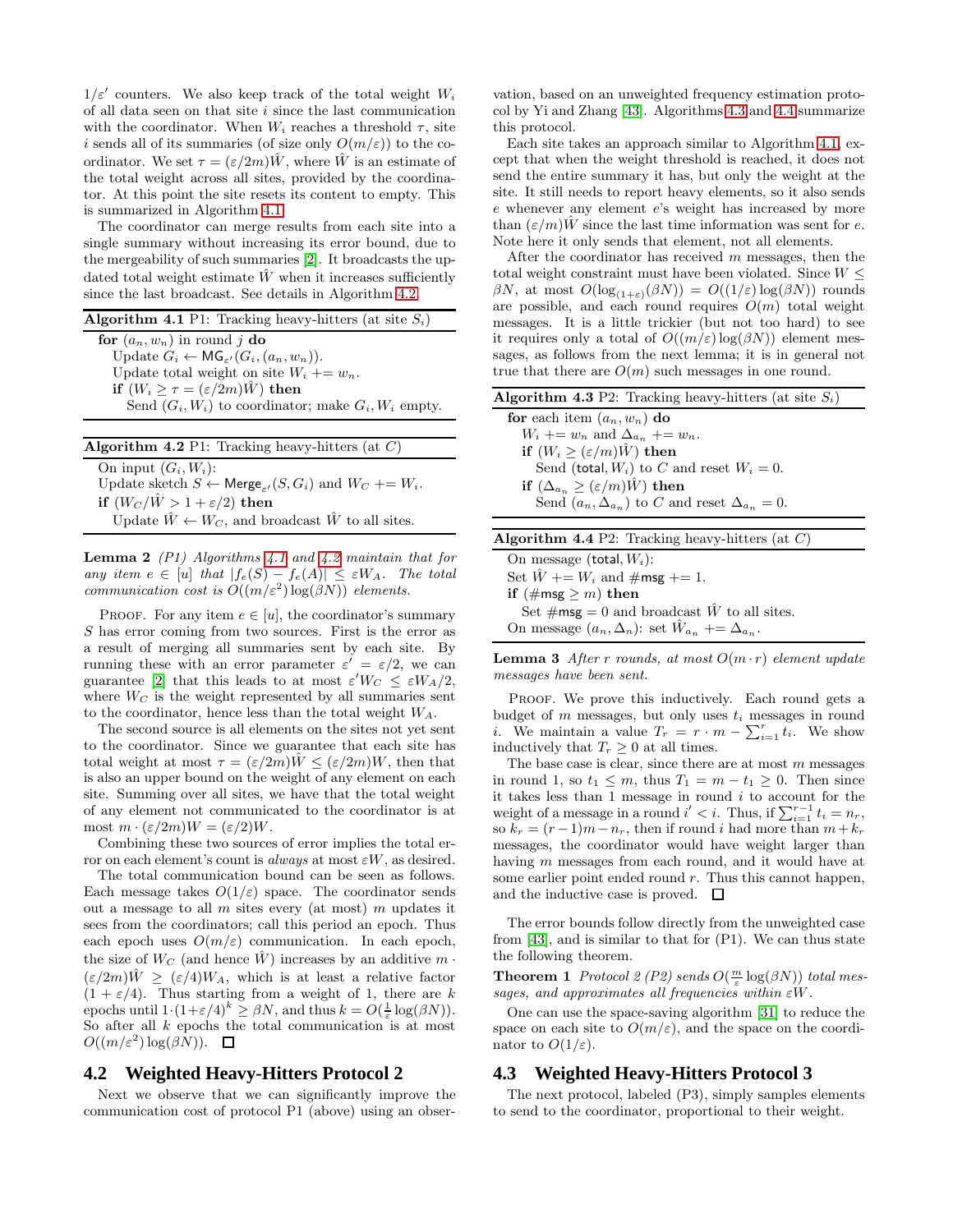Specifically we combine ideas from priority sampling [\[18\]](#page-11-31) for without replacement weighted sampling, and distributed sampling on unweighted elements [\[15\]](#page-11-21). In total we maintain a random sample S of size at least  $s = O(\frac{1}{\varepsilon^2} \log \frac{1}{\varepsilon})$ on the coordinator, where the elements are chosen proportional to their weights, unless the weights are large enough (say greater than  $W/s$ ), in which case they are always chosen. By deterministically sending all large enough weighted elements, not only do we reduce the variance of the approach, but it also means the protocol naturally sends the full dataset if the desired sample size  $s$  is large enough, such as at the beginning of the stream. Algorithm [4.5](#page-5-0) and Algorithm [4.6](#page-5-1) summarize the protocol.

We denote total weight of sample by  $W_S$ . On receiving a pair  $(a_n, w_n)$ , a site generates a random number  $r_n \in$ Unif(0, 1) and assigns a priority  $\rho_n = w_n/r_n$  to  $a_n$ . Then the site sends triple  $(a_n, w_n, \rho_n)$  to the coordinator if  $\rho_n \geq \tau$ , where  $\tau$  is a global threshold provided by the coordinator.

Initially  $\tau$  is 1, so sites simply send any items they receive to the coordinator. At the beginning of further rounds, the coordinator doubles  $\tau$  and broadcasts it to all sites. Therefore at round  $j, \tau = \tau_j = 2^j$ . In any round j, the coordinator maintains two priority queues  $Q_j$  and  $Q_{j+1}$ . On receiving a new tuple  $(a_n, w_n, \rho_n)$  sent by a site, the coordinator places it into  $Q_{j+1}$  if  $\rho_n \geq 2\tau$ , otherwise it places  $a_n$  into  $Q_j$ .

Once  $|Q_{j+1}| = s$ , the round ends. At this time, the coordinator doubles  $\tau$  as  $\tau = \tau_{j+1} = 2\tau_j$  and broadcasts it to all sites. Then it discards  $Q_j$  and examines each item  $(a_n, w_n, \rho_n)$  in  $Q_{j+1}$ , if  $\rho_n \geq 2\tau$ , it goes into  $Q_{j+2}$ , otherwise it remains in  $Q_{i+1}$ .

<span id="page-5-0"></span>

| <b>Algorithm 4.5</b> P3: Tracking heavy-hitters (at site $S_i$ )                                                                                               |
|----------------------------------------------------------------------------------------------------------------------------------------------------------------|
| for $(a_n, w_n)$ in round j do<br>choose $r_n \in \text{Unif}(0,1)$ and set $\rho_n = w_n/r_n$ .<br>if $\rho_n \geq \tau$ then send $(a_n, w_n, \rho_n)$ to C. |
|                                                                                                                                                                |
| Algorithm 4.6 P3: Tracking heavy-hitters (at $C$ )                                                                                                             |
| On input of $(a_n, w_n, \rho_n)$ from any site in round j:                                                                                                     |
| if $\rho > 2\tau_i$ then put $a_n$ in $Q_{i+1}$ ,                                                                                                              |

<span id="page-5-1"></span>else put  $a_n$  in  $Q_j$ . if  $|Q_{j+1}| \geq s$  then Set  $\tau_{j+1} = 2\tau_j$ ; broadcast  $\tau_{j+1}$  to all sites. for  $(a_n, w_n, \rho_n) \in Q_{j+1}$  do if  $\rho_n > 2\tau_{i+1}$ , put  $a_n$  in  $Q_{i+2}$ .

At any time, a sample of size exactly s can be derived by subsampling from  $Q_j \cup Q_{j+1}$ . But it is preferable to use a larger sample  $S = Q_j \cup Q_{j+1}$  to estimate properties of A, so we always use this full sample.

Communication analysis. The number of messages sent to the coordinator in each round is  $O(s)$  with high probability. To see that, consider an arbitrary round j. Any item  $a_n$ being sent to coordinator at this round, has  $\rho_n \geq \tau$ . This item will be added to  $Q_{j+1}$  with probability

$$
\begin{aligned} \mathsf{Pr}(\rho_n \ge 2\tau \mid \rho_n \ge \tau) &= \frac{\mathsf{Pr}(\rho_n \ge 2\tau)}{\mathsf{Pr}(\rho_n \ge \tau)} = \frac{\mathsf{Pr}(r_n \le \frac{w_n}{2\tau})}{\mathsf{Pr}(r_n \le \frac{w_n}{\tau})} \\ &= \frac{\min(1, \frac{w_n}{2\tau})}{\min(1, \frac{w_n}{\tau})} \ge \frac{1}{2}. \end{aligned}
$$

Thus sending 4s items to coordinator, the expected number of items in  $Q_{j+1}$  would be greater than or equal to 2s. Using a Chernoff-Hoeffding bound  $Pr(2s - |Q_{j+1}| > s) \le$ 

 $\exp(-2s^2/4s) = \exp(-s/2)$ . So if in each round 4s items are sent to coordinator, with high probability (at least  $1 \exp(-s/2)$ , there would be s elements in  $Q_{j+1}$ . Hence each round has  $O(s)$  items sent with high probability. The next lemma, whose proof is contained in the appendix, bounds the number of rounds. Intuitively, each round requires the total weight of the stream to double, starting at weight s, and this can happen  $O(\log(\beta N/s))$  times.

<span id="page-5-2"></span>**Lemma 4** The number of rounds is at most  $O(\log(\beta N/s))$ with probability at least  $1 - e^{-\Omega(s)}$ .

Since with probability at least  $1 - e^{-\Omega(s)}$ , in each round the coordinator receives  $O(s)$  messages from all sites and broadcasts the threshold to all  $m$  sites, we can then combine with Lemma [4](#page-5-2) to bound the total messages.

**Lemma 5** This protocol sends  $O((m+s)\log \frac{\beta N}{s})$  messages with probability at least  $1 - e^{-\Omega(s)}$ . We set  $s = \Theta(\frac{1}{\varepsilon^2} \log \frac{1}{\varepsilon})$ .

Note that each site only requires  $O(1)$  space to store the threshold, and the coordinator only requires  $O(s)$  space.

**Creating estimates.** To estimate  $f_e(A)$  at the coordinator, we use a set  $S' = Q_j \cup Q_{j+1}$  which is of size  $|S'| = s' > s$ . Let  $\hat{\rho}$  be the priority of the smallest priority element in  $S'$ . Let S be all elements in  $S'$  except for this single smallest priority element. For each of the  $s' - 1$  elements in S assign them a weight  $\bar{w}_i = \max(w_i, \hat{\rho})$ , and we set  $W_S = \sum_{a_i \in S} \bar{w}_i$ . Then via known priority sampling results [\[18,](#page-11-31) [40\]](#page-11-32), it follows that  $\mathbf{E}[W_S] = W_A$  and that  $(1 - \varepsilon)W_A \leq W_S \leq (1 + \varepsilon)W_A$ with large probability (say with probability  $1 - \varepsilon^2$ , based on variance bound  $Var[W_S] \leq W_A^2/(s'-2)$  [\[40\]](#page-11-32) and a Cheby- $\sum_{a_n\in S_e} \bar{w}_n.$ shev bound). Define  $S_e = \{a_n \in S \mid a_n = e\}$  and  $f_e(S) =$ 

The following lemma, whose proof is in the appendix, shows that the sample maintained at the coordinator gives a good estimate on item frequencies. At a high-level, we use a special Chernoff-Hoeffding bound for negatively correlated random variables [\[35\]](#page-11-33) (since the samples are without replacement), and then only need to consider the points selected that have small weights, and thus have values in  $\{0,\hat{\rho}\}.$ 

<span id="page-5-4"></span>**Lemma 6** With  $s = \Theta((1/\varepsilon^2) \log(1/\varepsilon))$ , the coordinator can use the estimate from the sample S such that, with large probability, for each item  $e \in [u]$ ,  $|f_e(S) - f_e(A)| \leq \varepsilon W_A$ .

**Theorem 2** Protocol 3 (P3) sends  $O((m+s)\log \frac{\beta N}{s})$  messages with large probability; It gets a set  $S$  of size  $s =$  $\Theta(\frac{1}{\varepsilon^2} \log \frac{1}{\varepsilon})$  so that  $|f_e(S) - f_e(A)| \leq \varepsilon W$ .

#### <span id="page-5-3"></span>*4.3.1 Sampling With Replacement*

We can show similar results on s samples with replacement, using s independent samplers. In round  $i$ , for each element  $(a_n, w_n)$  arriving at a local site, the site generates s independent  $r_n$  values, and thus s priorities  $\rho_n$ . If any of them is larger than  $\tau_i$ , then the site forwards it to coordinator, along with the index (or indices) of success.

For each of s independent samplers, say for sampler  $t \in [s]$ , the coordinator maintains the top 2 priorities  $\rho_t^{(1)}$  and  $\rho_t^{(2)}$ ,  $\rho_t^{(1)} > \rho_t^{(2)}$ , among all it received. It also keeps the element information  $a_t$  associated with  $\rho^{(1)}$ . For the sampler  $i \in [s]$ , the coordinator keeps a weight  $\bar{w}_i = \rho_i^{(2)}$ . One can show that  $\mathbf{E}[\bar{w}_i] = W$ , the total weight of the entire stream [\[18\]](#page-11-31).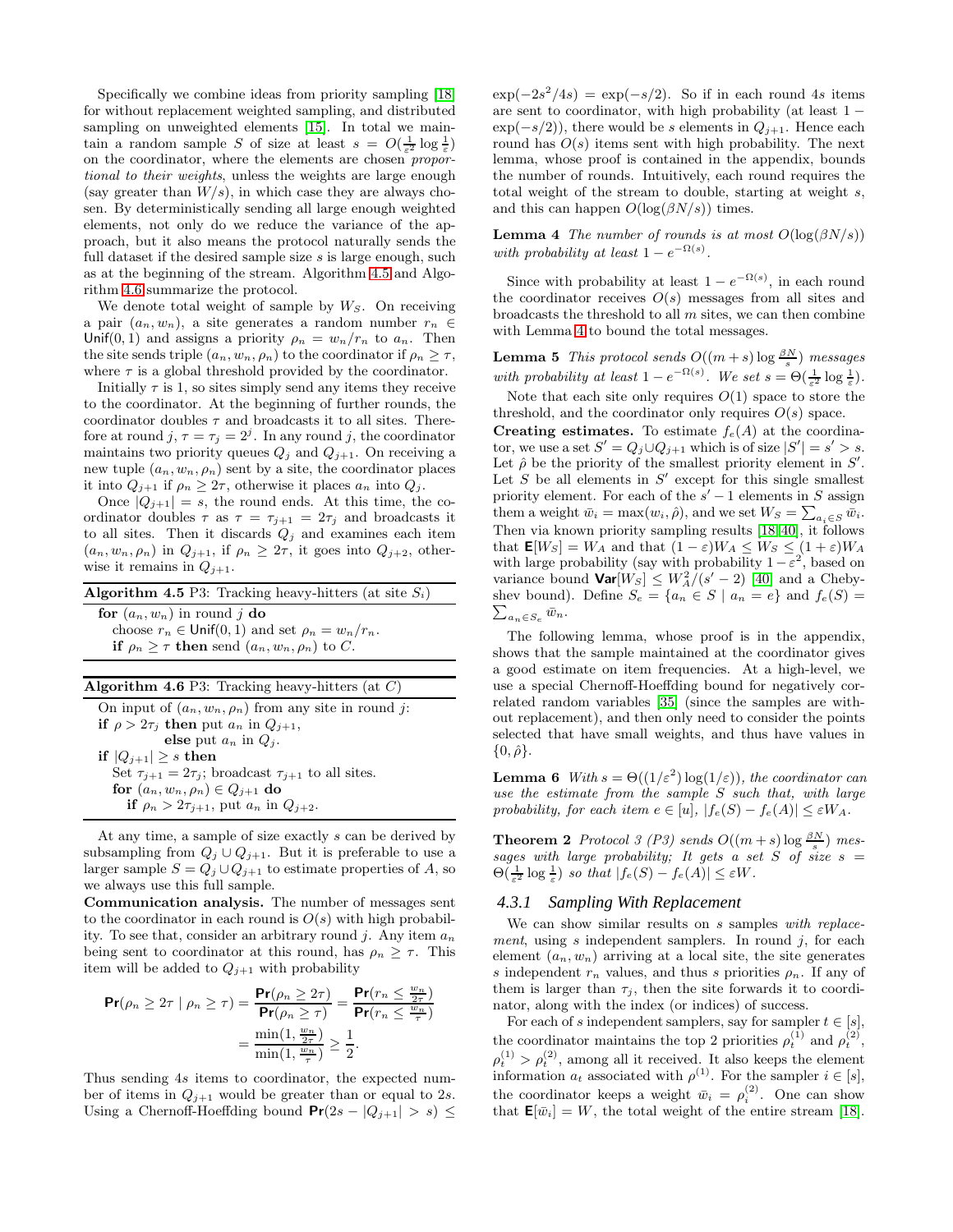We improve the global estimate as  $\hat{W} = (1/s) \sum_{i=1}^{s} \bar{w}_i$ , and then assign each element  $a_i$  the same weight  $\hat{w}_i = \hat{W}/s$ . Now  $\mathbf{E}[\sum_{i=1}^s \hat{w}_i] = W$ , and each  $a_i$  is an independent sample (with replacement) chosen proportional to its weight. Then setting  $s = O((1/\varepsilon^2) \log(1/\varepsilon))$  it is known that these samples can be used to estimate all heavy hitters within  $\varepsilon W$  with probability at least  $1 - e^{-\Omega(s)}$ .

The jth round terminates when the  $\rho_i^{(2)}$  for all i is larger than  $2\tau_j$ . At this point, coordinator sets  $\tau_{j+1} = 2\tau_j$ , informs all sites of the new threshold and begins the  $(j+1)$ th round. Communication analysis. Since this protocol is an adap-tation of existing results [\[15\]](#page-11-21), its communication is  $O((m +$  $s \log s$ )  $\log(\beta N) = O((m + \frac{1}{\varepsilon^2} \log^2 \frac{1}{\varepsilon})) \log(\beta N)$ ) messages. This result doesn't improve the error bounds or communication bounds with respect to the without replacement sampler described above, as is confirmed in Section [6.](#page-9-0) Also in terms of running time (without parallelism at each site), sampling without replacement will be better.

#### <span id="page-6-2"></span>**4.4 Weighted Heavy-Hitters Protocol 4**

This protocol is inspired by the unweighted case from Huang et.al. [\[22\]](#page-11-20). Each site maintains an estimate of the total weight  $\hat{W}$  that is provided by the coordinator and always satisfies  $\hat{W} \leq W \leq 2\hat{W}$ , with high probability. It then sets a probability  $p = 2\sqrt{m}/(\varepsilon \hat{W})$ . Now given a new element  $(a, w)$  with some probability  $\bar{p}$ , it sends to the coordinator  $(e, \bar{w}_{e,j} = f_e(A_j))$  for  $a = e \in [u]$ ; this is the total weight of all items in its stream that equal element e. Finally the coordinator needs to adjust each  $\bar{w}_{e,j}$  by adding  $1/p-1$  (for elements that have been witnessed) since that is the expected number of items with element e in the stream until the next update for e.

If  $w$  is an integer, then one option is to pretend it is actually w distinct elements with weight 1. For each of the w elements we create a random variable  $Z_i$  that is 1 with probability p and 0 otherwise. If any  $Z_i = 1$ , then we send  $f_e(A_i)$ . However this is inefficient (say if  $w = \beta = 1000$ ), and only works with integer weights.

Instead we notice that at least one  $Z_i$  is 1 if none are 0, with probability  $1 - (1 - p)^w \approx 1 - e^{-pw}$ . So in the integer case, we can set  $\bar{p} = 1 - (1 - p)^w$ , and then since we send a more accurate estimate of  $f_e$  (as it essentially comes later in the stream) we can directly apply the analysis from Huang et.al. [\[22\]](#page-11-20). To deal with non integer weights, we set  $\bar{p} = 1 - e^{-pw}$ , and describe the approach formally on a site in Algorithm [4.7.](#page-6-1)

Notice that the probability of sending an item is asymptotically the same in the case that  $w = 1$ , and it is smaller otherwise (since we send at most one update  $\bar{w}_{e,i}$  per batch). Hence the communication bound is asymptotically the same, except for the number of rounds. Since the weight is broadcast to the sites from the coordinator whenever it doubles, and now the total weight can be  $\beta N$  instead of N, the number of rounds is  $O(\log(\beta N))$  and the total communication is  $O((\sqrt{m}/\varepsilon) \log(\beta N))$  with high probability.

<span id="page-6-1"></span>**Algorithm 4.7** P4: Tracking of heavy-hitters (at site  $S_j$ ) Given weight  $\hat{W}$  from C, set  $p = 2\sqrt{m}/(\varepsilon \hat{W})$ .

for each item  $(a, w)$  it receives do For  $a = e$  update  $f_e(A_j) := f_e(A_j) + w$ . Set  $\bar{p} = 1 - e^{-pw}$ . With probability  $\bar{p}$  send  $\bar{w}_{e,j} = f_e(A_j)$  to C.

When the coordinator is sent an estimate  $\bar{w}_{e,j}$  of the total weight of element  $e$  at site  $j$ , it needs to update this estimate slightly as in Huang  $et. al.,$  so that it has the right expected value. It sets  $\hat{w}_{e,j} = \bar{w}_{e,j} + 1/p$ , where again  $p = 2\sqrt{m}/(\varepsilon \hat{W})$ ;  $\hat{w}_{e,j} = 0$  if no such messages are sent. The coordinator then estimates each  $f_e(A)$  as  $\hat{W}_e = \sum_{j=1}^m \hat{w}_e$ .

We first provide intuition how the analysis works, if we used  $\bar{p} = 1 - (1 - p)^w$  (i.e.  $\approx 1 - e^{-pw}$ ) and w is an integer. In this case, we can consider simulating the process with  $w$  items of weight 1; then it is identical to the unweighted algorithm, except we always send  $\bar{w}_{e,j}$  at then end of the batch of w items. This means the expected number until the next update is still  $1/p-1$ , and the variance of  $1/p^2$  and error bounds of Huang et.al. [\[22\]](#page-11-20) still hold.

#### **Lemma 7** The above protocol quarantees that  $|f_e(A)-\hat{W}_e|$  <  $\varepsilon W$  on the coordinator, with probability at least 0.75.

PROOF. Consider a value of k large enough so that  $w \cdot 10^k$ is always an integer (i.e., the precision of  $w$  in a system is at most  $k$  digits past decimal point). Then we can hypothetically simulate the unweighted case using  $w_k = w \cdot 10^k$  points. Since now  $\hat{W}$  represents  $10^k$  times as many unweighted elements, we have  $p_k = p/10^k = \sqrt{m}/(\varepsilon \hat{W} 10^k)$ . This means the probability we send an update should be  $1 - (1 - p_k)^{w_k}$ in this setting.

Now use that for any x that  $\lim_{n\to\infty} (1-\frac{x}{n})^n = e^{-x}$ . Thus setting  $n = w_k$  and  $x = p_k \cdot w_k = (p/10^k)(w10^k) = pw$  we have  $\lim_{k \to \infty} 1 - (1 - p_k)^{w_k} = 1 - e^{-pw}.$ 

Next we need to see how this simulated process affects the error on the coordinator. Using results from Huang *et.al.* [\[22\]](#page-11-20), where they send an estimate  $\bar{w}_{e,i}$ , the expected value  $\mathbf{E}[\bar{w}_{e,j}] = f_e(A_j) - 1/p + 1$  at any point afterwards where that was the last update. This estimates the count of weight 1 objects, so in the case where they are weight  $10^{-k}$  objects the estimate of  $f_e(A_j)^{(k)} = f_e(A_j)10^k$  is using  $\bar{w}_{e,j}^{(k)} = \bar{w}_{e,j} 10^k$ . Then, in the limiting case (as  $k \to \infty$ ), we adjust the weights as follows.

$$
\mathbf{E}[\bar{w}_{e,j}] = \mathbf{E}[\bar{w}_{e,j}^{(k)}]10^{-k} = (f_e(A_j)^{(k)} - 1/p_k + 1) \cdot 10^{-k}
$$
  
=  $(f_e(A_j)10^k - \frac{10^k}{p} + 1)10^{-k} = f_e(A_j) - \frac{1}{p} + 10^{-k},$ 

so as  $\lim_{k\to\infty} \mathbf{E}[\bar{w}_{e,j}] = f_e(A_j) - 1/p$ . So our procedure has the right expected value. Furthermore, it also follows that the variance is still  $1/p^2$ , and thus the error bound from [\[22\]](#page-11-20) that any  $|f_e(A) - \hat{W}_e| \leq \varepsilon W$  with probability at least 0.75 still holds.  $\square$ 

**Theorem 3** Protocol 4 (P4) sends  $O(\frac{\sqrt{m}}{\varepsilon} \log(\beta N))$  total messages and with probability 0.75 has  $|f_e(A) - \hat{W}_e| \leq \varepsilon W$ .

The bound can be made to hold with probability  $1-\delta$  by running  $log(2/\delta)$  copies and taking the median. The space on each site can be reduced to  $O(1/\varepsilon)$  by using a weighted variant of the space-saving algorithm [\[31\]](#page-11-19); the space on the coordinator can be made  $O(m/\varepsilon)$  by just keeping weights for which  $\bar{w}_{i,e} \geq 2\varepsilon \tilde{W}_i$ , where  $\tilde{W}_i$  is a 2-approximation of the weight on site j.

#### <span id="page-6-0"></span>**5. DISTRIBUTED MATRIX TRACKING**

We will next extend weighted frequent item estimation protocols to solve the problem of tracking an approximation to a distributed matrix. Each element  $a_n$  of a stream for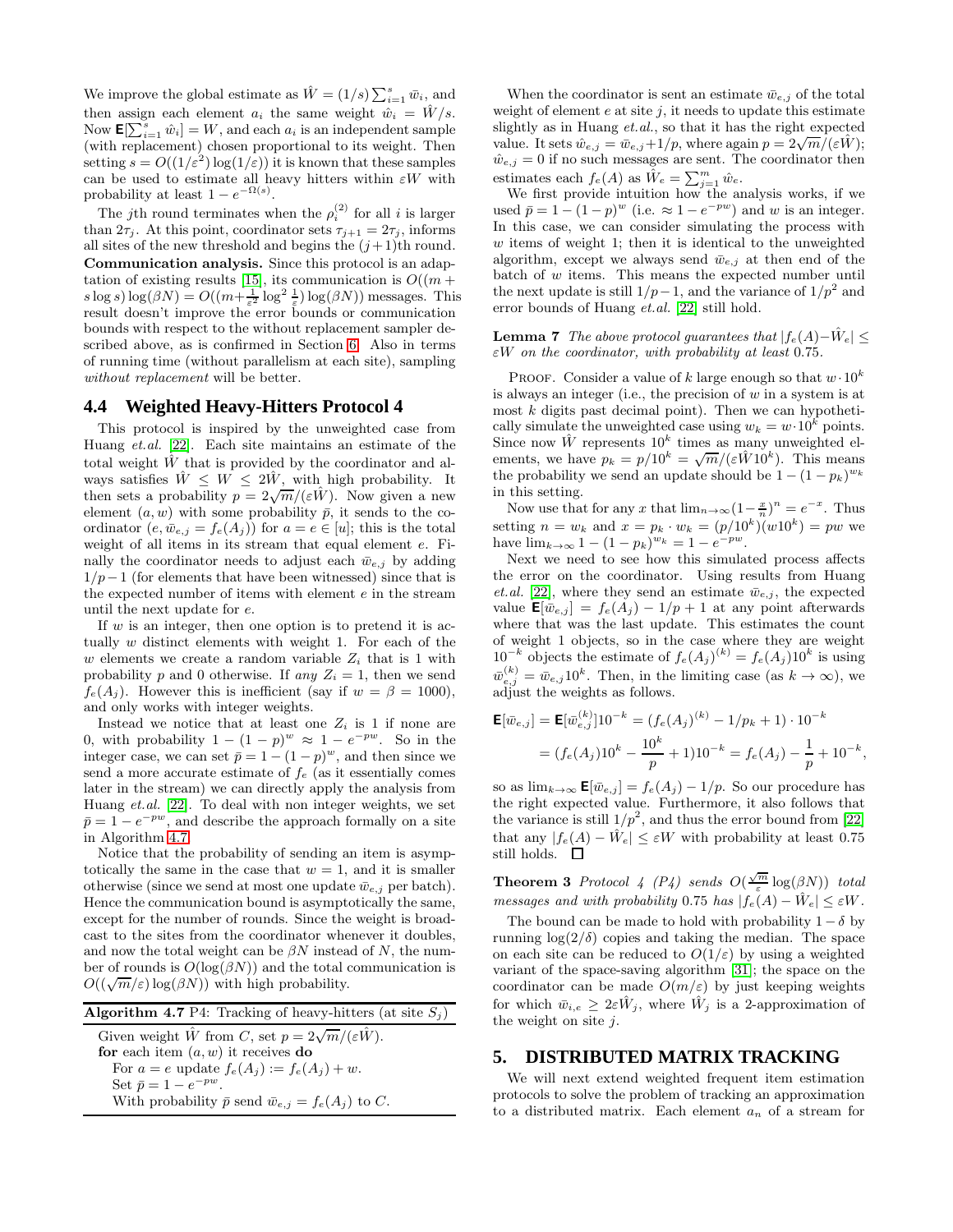any site is now a row of the matrix. As we will show soon in our analysis, it will be convenient to associate a weight with each element defined as the squared norm of the row, i.e.,  $w_n = ||a_n||^2$ . Hence, for reasons outlined in Section [3,](#page-2-0) we assume in our analysis that the squared norm of every row is bounded by a value  $\beta$ . There is a designated coordinator C who has a two-way communication channel with each site and whose job is to maintain a much smaller matrix  $B$  as an approximation to A such that for any unit vector  $x \in \mathbb{R}^{d \times 1}$ (with  $||x|| = 1$ ) we can ensure that:

$$
|\|Ax\|^2 - \|Bx\|^2| \le \varepsilon \|A\|_F^2.
$$

Note that the covariance of A is captured as  $A<sup>T</sup>A$  (where <sup>T</sup> represents a matrix transpose), and that the above expression is equivalent to

$$
||A^T A - B^T B||_2 \leq \varepsilon ||A||_F^2.
$$

Thus, the approximation guarantee we preserve shows that the covariance of  $A$  is well-approximated by  $B$ . And the covariance is the critical property of a matrix that needs to be (approximately) preserved as the basis for most downstream data analysis; e.g., for PCA or LSI.

Our measures of complexity will be the communication cost and the space used at each site to process the stream. We measure communication in terms of the number of messages, where each message is a row of length  $d$ , the same as the input stream. Clearly, the space and computational cost at each site and coordinator is also important, but since we show that all proposed protocols can be run as streaming algorithms at each site, and will thus not be space or computation intensive.

Overview of protocols. The protocols for matrix tracking mirror those of weighted item frequency tracking. This starts with a similar batched streaming baseline P1. Protocol P2 again reduces the total communication bound, where a global threshold is given for each "direction" instead of the total squared Frobenious norm. Both P1 and P2 are deterministic. Then matrix tracking protocol P3 randomly selects rows with probability proportional to their squared norm and maintains an  $\varepsilon$ -sample at the coordinator. Using this sample set, we can derive a good approximation.

Given the success of protocols P1, P2, and P3, it is tempting to also extend protocol P4 for item frequency tracking in Section [4.4](#page-6-2) to distributed matrix tracking. However, unlike the other protocols, we can show that the approach described in Algorithm [4.7](#page-6-1) cannot be extended to matrices in any straightforward way while still maintaining the same communication advantages it has (in theory) for the weighted heavy-hitters case. Due to lack of space, we defer this explanation, and the related experimental results to the appendix section.

#### **5.1 Distributed Matrix Tracking Protocol 1**

We again begin with a batched version of a streaming algorithm, shown as Algorithm [5.1](#page-7-0) and [5.2.](#page-7-1) That is we run a streaming algorithm (e.g. Frequent Directions [\[28\]](#page-11-0), labeled FD, with error  $\varepsilon' = \varepsilon/2$  on each site, and periodically send the contents of the memory to the coordinator. Again this is triggered when the total weight (in this case squared norm) has increased by  $(\varepsilon/2m)W$ .

As with the similar frequency tracking algorithm, based on Frequent Directions [\[28\]](#page-11-0) satisfying the mergeable prop-erty [\[2\]](#page-11-30), we can show this maintains at most  $\varepsilon ||A||_F^2$  total

#### <span id="page-7-0"></span>**Algorithm 5.1** P1: Deterministic Matrix Tracking (at  $S_i$ )

for  $(a_n, w_n)$  in round j do Update  $B_i \leftarrow \mathsf{FD}_{\varepsilon'}(B_i, a_n);$  and  $F_i \leftarrow \|a_n\|^2$ . if  $(F_i \geq \tau = (\varepsilon/2m)\hat{F})$  then Send  $(B_i, F_i)$  to coordinator; make  $B_i, F_i$  empty.

<span id="page-7-1"></span>

error at all times, and requires a total of  $O((m/\varepsilon^2) \log(\beta N))$ total rows of communication.

#### <span id="page-7-5"></span>**5.2 Distributed Matrix Tracking Protocol 2**

Again, this protocol is based very closely on a weighted heavy-hitters protocol, this time the one from Section [4.2.](#page-4-4)

Each site  $S_j$  maintains a matrix  $B_j$  of the rows seen so far at this site and not sent to coordinator. In addition, it maintains  $\hat{F}$ , an estimate of  $||A||_F^2$ , and  $F_j = ||B_j||_F^2$ , denoting the total squared Frobenius norm received since its last communication to C about  $\hat{F}$ . The coordinator C maintains a matrix B approximating A, and  $\hat{F}$ , an  $\varepsilon$ -approximation of  $||A||_F^2$ .

Initially each  $\hat{F}$  is set to zero for all sites. When site j receives a new row, it calls Algorithm [5.3,](#page-7-2) which basically sends  $||B_jx||^2$  in direction x when it is greater than some threshold provided by the coordinator, if one exists.

<span id="page-7-2"></span>

| <b>Algorithm 5.3</b> P2: Deterministic Matrix Tracking (at $S_i$ )                                 |
|----------------------------------------------------------------------------------------------------|
| $F_i \equiv   a_i  ^2$                                                                             |
| if $(F_j \geq \frac{\varepsilon}{m}\hat{F})$ then                                                  |
| Send $F_i$ to coordinator; set $F_i = 0$ .                                                         |
| Set $B_j \leftarrow [B_j; a_i]$                                                                    |
| $[U, \Sigma, V] = \mathsf{svd}(B_i)$                                                               |
| for $((v_{\ell}, \sigma_{\ell})$ such that $\sigma_{\ell}^2 \geq \frac{\varepsilon}{m} \hat{F}$ do |
| Send $\sigma_\ell v_\ell$ to coordinator; set $\sigma_\ell = 0$ .                                  |
| $B_i = U\Sigma V^T$                                                                                |

On the coordinator side, it either receives a vector form message  $\sigma v$ , or a scalar message  $F_j$ . For a scalar  $F_j$ , it adds it to  $\hat{F}$ . After at most m such scalar messages, it broadcasts  $\hat{F}$  to all sites. For vector message  $r = \sigma v$ , the coordinator updates B by appending r to  $B \leftarrow [B; r]$ . The coordinator's protocol is summarized in Algorithm [5.4.](#page-8-0)

Lemma 8 At all times the coordinator maintains B such that for any unit vector x

<span id="page-7-3"></span>
$$
||Ax||^2 - \varepsilon ||A||_F^2 \le ||Bx||^2 \le ||Ax||^2 \tag{1}
$$

PROOF. To prove this, we also need to show it maintains another property on the total squared Frobenious norm:

<span id="page-7-4"></span>
$$
(1 - 2\varepsilon) \|A\|_F^2 < \hat{F} \le \|A\|_F^2. \tag{2}
$$

This follows from the analysis in Section [4.2](#page-4-4) since the squared Frobenius norm is additive, just like weights. The following analysis for the full lemma is also similar, but requires more care in dealing with matrices. First, for any  $x$  we have

$$
||Ax||^{2} = ||Bx||^{2} + \sum_{j=1}^{m} ||B_{j}x||^{2}.
$$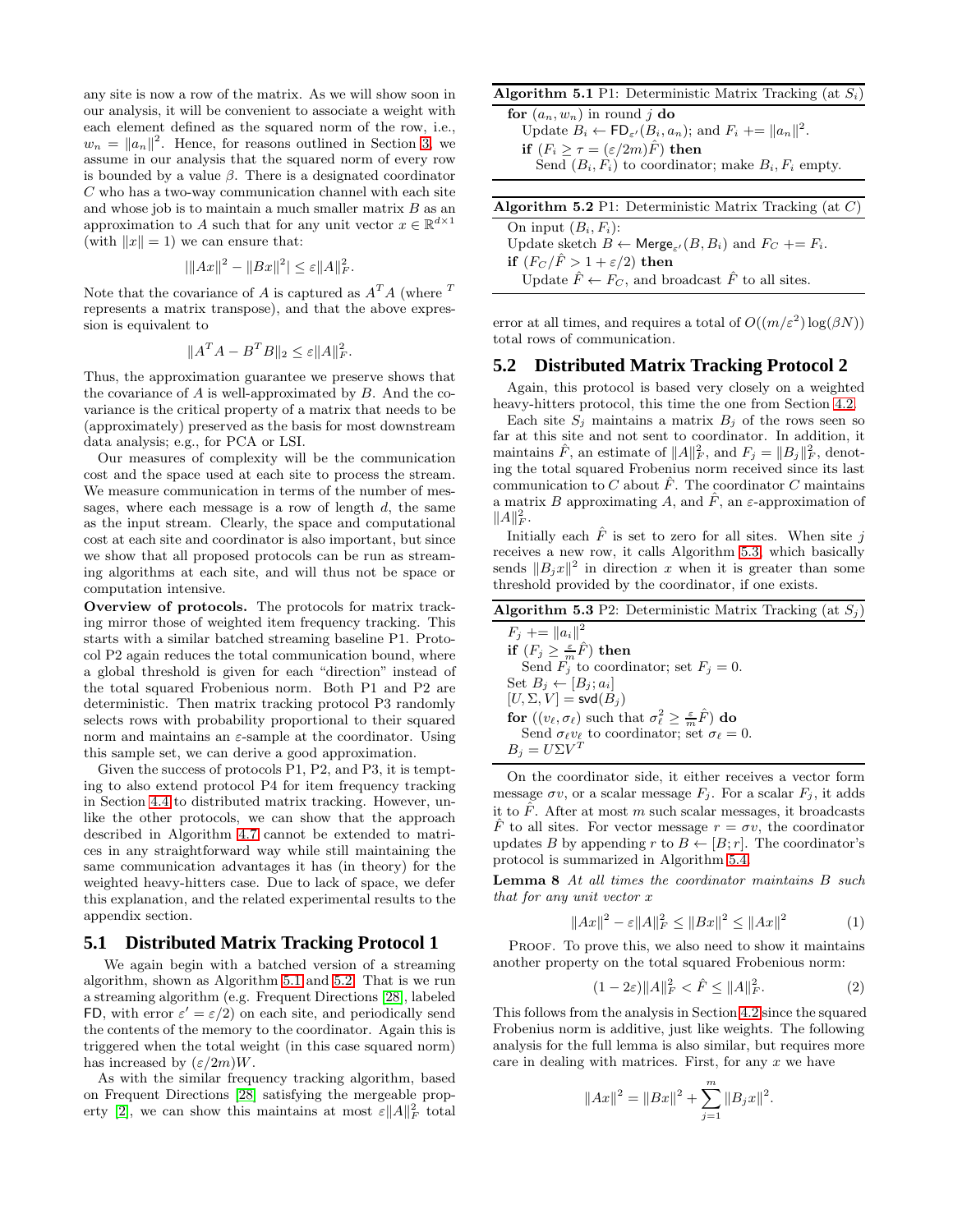<span id="page-8-0"></span>Algorithm 5.4 P2: Deterministic Matrix Tracking (at  $C$ )

On a scalar message  $F_i$  from site  $S_i$ Set  $\hat{F}$  +=  $F_j$  and  $\#$ msg += 1. if  $(\# \text{msg} \geq m)$  then Set  $\# \textsf{msg} = 0$  and broadcast  $\hat{F}$  to all sites. On a vector message  $r = \sigma v$ : append  $B \leftarrow [B; r]$ 

This follows since  $||Ax||^2 = \sum_{i=1}^n \langle a_i, x \rangle^2$ , so if nothing is sent to the coordinator, the sum can be decomposed like this with  $B$  empty. We just need to show the sum is preserved when a message  $r = \sigma_1 v_1$  is sent. Because of the orthogonal decomposition of  $B_j$  by the  $\mathsf{svd}(B_j) = [U, \Sigma, V],$ then  $||B_jx||^2 = \sum_{\ell=1}^d \langle \sigma_\ell v_\ell, x \rangle^2$ . Thus if we send any  $\sigma_\ell v_\ell$  to the coordinator, append it to  $B$ , and remove it from  $B_j$ , the sum is also preserved. Thus, since the norm on  $B$  is always less than on  $A$ , the right side of  $(1)$  is proven.

To see the left side of [\(1\)](#page-7-3) we need to use [\(2\)](#page-7-4), and show that not too much mass remains on the sites. First we bound  $||B_jx||^2.$ 

$$
||B_jx||^2 = \sum_{\ell=1}^d \sigma_\ell^2 \langle v_\ell, x \rangle^2 \le \sum_{\ell=1}^d \frac{\varepsilon}{m} \hat{F} \langle v_\ell, x \rangle^2 = \frac{\varepsilon}{m} \hat{F} \le \frac{\varepsilon}{m} ||A||_F^2.
$$

And thus  $\sum_{j=1}^m \|B_j x\|^2 \leq m \frac{\varepsilon}{m} \|A\|_F^2 = \varepsilon \|A\|_F^2$  and hence

$$
||Ax||^{2} \le ||Bx||^{2} + \sum_{j=1}^{m} ||B_{j}x||^{2} \le ||Bx||^{2} + \varepsilon ||A||_{F}^{2}.\quad \Box
$$

The communication bound follows directly from the analysis of the weighted heavy hitters since the protocols for sending messages and starting new rounds are identical with  $||A||_F^2$  in place of W, and with the squared norm change along the largest direction (the top right singular value) replacing the weight change for a single element. Thus the total communication is  $O(\frac{m}{\varepsilon} \log(\beta N)).$ 

Theorem 4 For a distributed matrix A whose squared norm of rows are bounded by  $\beta$  and for any  $0 \leq \varepsilon \leq 1$ , the above protocol (P2) continuously maintains  $\hat{A}$  such that  $0 \leq$  $||Ax||^2 - ||Bx||^2 \leq \varepsilon ||A||_F^2$  and incurs a total communication cost of  $O((m/\varepsilon) \log(\beta N))$  messages.

Bounding space at sites. It is possible to also run a small space streaming algorithm on each site  $j$ , and also maintain the same guarantees. The Frequent Directions al-gorithm [\[28\]](#page-11-0), presented a stream of rows  $a_i$  forming a matrix A, maintains a matrix  $\tilde{A}$  using  $O(1/\varepsilon')$  rows such that  $0 \leq ||Ax||^2 - ||\tilde{A}x||^2 \leq \varepsilon' ||A||_F^2$  for any unit vector x.

In our setting we run this on two matrices on each site with  $\varepsilon' = \varepsilon/4m$ . (It can actually just be run on  $B_j$ , but then the proof is much less self-contained.) It is run on  $A_i$ , the full matrix. Then instead of maintaining  $B_i$  that is  $A_i$  after subtracting all rows sent to the coordinator, we maintain a second matrix  $S_i$  that contains all rows sent to the coordinator; it appends them one by one, just as in a stream. Now  $||g_jx||^2 = ||A_jx||^2 - ||S_jx||^2$ . Thus if we replace both  $A_j$  with  $\tilde{A}_j$  and  $S_j$  with  $\tilde{S}_j$ , then we have

$$
||B_jx||^2 = ||A_jx||^2 - ||S_jx||^2 \le ||\tilde{A}_jx||^2 - ||\tilde{S}_jx||^2 + \frac{\varepsilon}{4m}||A_j||_F^2,
$$

and similarly  $||B_jx||^2 \ge ||\tilde{A}_jx||^2 - ||\tilde{S}_jx||^2 - \frac{\varepsilon}{4m}||A_j||_F^2$  (since  $||S_j||_F^2 \le ||A_j||_F^2$ . From here we will abuse notation and write  $\|\tilde{B}_j x\|^2$  to represent  $\|\tilde{A}_j x\|^2 - \|\tilde{S}_j x\|^2$ .

Now we send the top singular vectors  $v_{\ell}$  of  $\tilde{B}_j$  to the coordinator only if  $\|\tilde{B}_j v_\ell\|^2 \geq \frac{3\varepsilon}{4m} \hat{F}$ . Using our derivation, thus we only send a message if  $||B_j v_\ell||^2 \ge \frac{\varepsilon}{2m} ||A||_F^2$ , so it only sends at most twice as many as the original algorithm. Also if  $||B_j v_\ell||^2 > \frac{\varepsilon}{m} ||A||_F^2$  we always send a message, so we do not violate the requirements of the error bound.

The space requirement per site is then  $O(1/\varepsilon') = O(m/\varepsilon)$ rows. This also means, as with Frequent Directions [\[28\]](#page-11-0), we can run Algorithm [5.3](#page-7-2) in batch mode, and only call the svd operation once every  $O(1/\varepsilon')$  rows.

It is straightforward to see the coordinator can also use Frequent Directions to maintain an approximate sketch, and only keep  $O(1/\varepsilon)$  rows.

#### **5.3 Distributed Matrix Tracking Protocol 3**

Our next approach is very similar to that discussed in Section [4.3.](#page-4-5) On each site we run Algorithm [4.5,](#page-5-0) the only difference is that for an incoming row  $a_i$ , it treats it as an element  $(a_i, w_i = ||a_i||^2)$ . The coordinator's communication pattern is also the same as Algorithm [4.6,](#page-5-1) the only difference is how it interprets the data it receives.

As such, the communication bound follows directly from Section [4.3;](#page-4-5) we need  $O((m + (1/\varepsilon^2) \log(1/\varepsilon)) \log(\beta N \varepsilon))$  messages, and we obtain a set S of at least  $s = \Theta((1/\varepsilon)^2 \log(1/\varepsilon))$ rows chosen proportional to their squared norms; however if the squared norm is large enough, then it is in the set  $S$  deterministically. To simplify notation we will say that there are exactly s rows in S.

Estimation by coordinator. The coordinator "stacks" the set of rows  $\{a_1, \ldots, a_s\}$  to create an estimate  $B = [a_1; \ldots; a_s]$ . We will show that for any unit vector x that  $\|Ax\|^2$  –  $||Bx||^2 \leq \varepsilon ||A||_F^2.$ 

If we had instead used the weighted sampling with replace-ment protocol from Section [4.3.1,](#page-5-3) and retrieved  $s = O(1/\varepsilon^2)$ rows of A onto the coordinator (sampled proportionally to  $||a_i||^2$  and then rescaled to have the same weight), we could immediately show the desired bound was achieved using know results on column sampling [\[17\]](#page-11-34). However, as is the case with weighted heavy-hitters, we can achieve the same error bound for without replacement sampling in our protocol, and this uses less communication and running time.

Recall for rows  $a_i$  such that  $||a_i||^2 \geq \hat{\rho}$ , (for a priority  $\hat{\rho}$  <  $2\tau$ ) it keeps them as is; for other rows, it rescales them so their squared norm is  $\hat{\rho}$ . And  $\hat{\rho}$  is defined so that  $\mathbf{E}[\|B\|_F^2] =$  $||A||_F^2$ , thus  $\hat{\rho} \leq W/s$ .

**Theorem 5** Protocol 3 (P3) uses  $O((m+s) \log(\beta N/s))$  messages of communication, with  $s = \Theta((1/\varepsilon^2) \log(1/\varepsilon))$ , and for any unit vector x we have  $\|Ax\|^2 - \|Bx\|^2 \leq \varepsilon \|A\|_F^2$ , with probability at least  $1 - 1/s$ .

PROOF. The error bound roughly follows that of Lemma [6.](#page-5-4) We apply the same negatively correlated Chernoff-Hoeffding bound but instead define random variable  $X_{i,x} = \langle a_i, x \rangle^2$ . Thus  $M_x = \sum_{i=1}^s X_{i,x} = ||Bx||^2$ . Again  $\Delta = \hat{\rho}$  (since elements with  $\|\overline{a_i}\|^2 > \hat{\rho}$  are not random) and  $\mathbf{E}[M_x] = \|Ax\|^2$ . It again follows that

$$
\Pr[|\|Bx\|^2 - \|Ax\|^2| \le \varepsilon \|A\|_F^2/2] \le \exp(-\varepsilon^2 s/32) \le \delta.
$$

Setting  $\delta = \Omega(1/s)$  yields that when  $s = \Theta((1/\varepsilon^2) \log(1/\varepsilon))$ this holds with probability at least  $1 - \delta = 1 - 1/s = 1 1/\Theta((1/\varepsilon)^2 \log(1/\varepsilon))$ , for any unit vector x.

We need  $O(1)$  space per site and  $O(s)$  space on coordinator.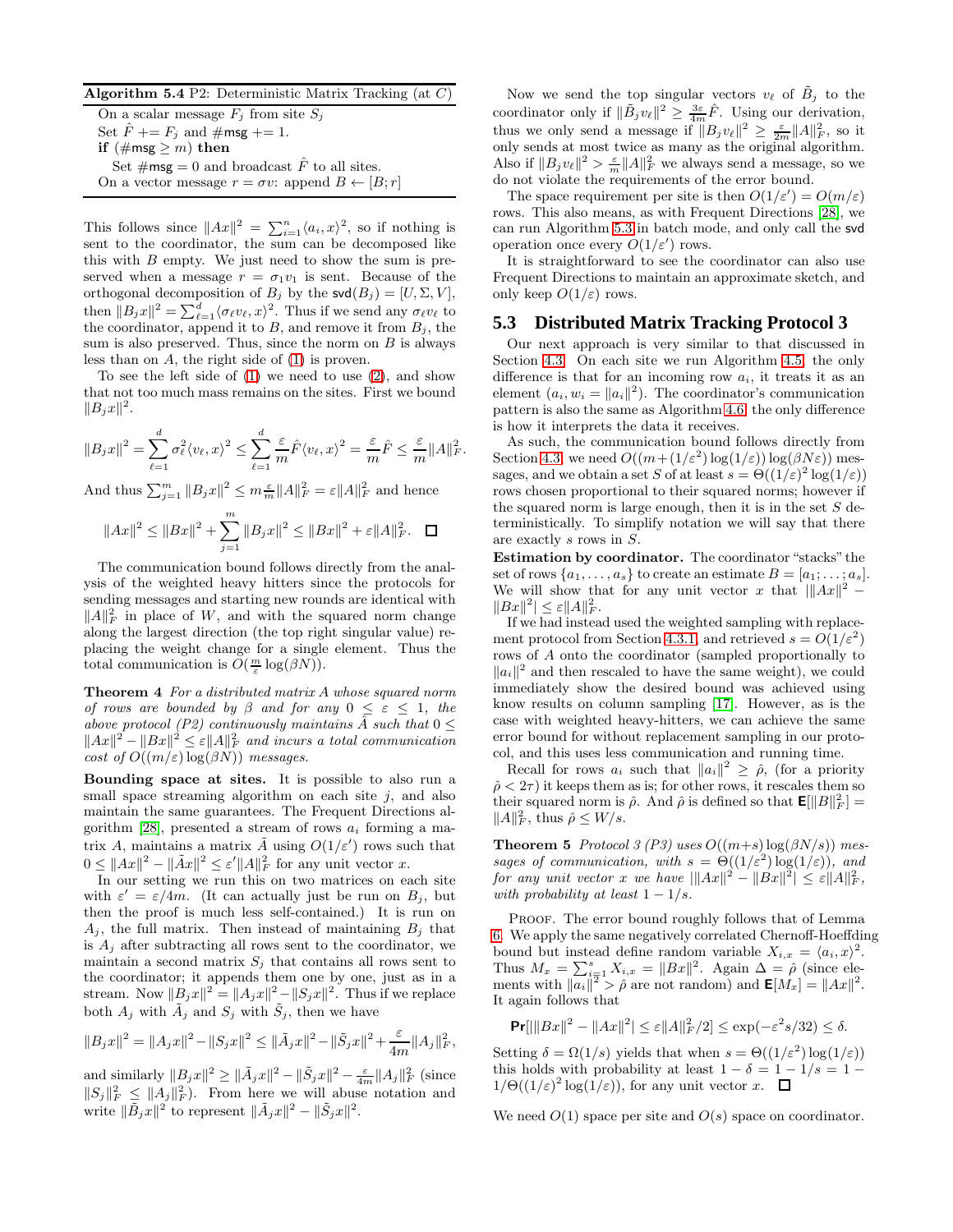### <span id="page-9-0"></span>**6. EXPERIMENTS**

Datasets. For tracking the distributed weighted heavy hitters, we generated data from Zipfian distribution, and set the skew parameter to 2 in order to get meaningful distributions that produce some heavy hitters per run. The generated dataset contained  $10<sup>7</sup>$  points, in order to assign them weights we fixed the upper bound (default  $\beta = 1,000$ ) and assigned each point a uniform random weight in range  $[1, \beta]$ . Weights are not necessarily integers.

For the distributed matrix tracking problem, we used two large real datasets "PAMAP"and "YearPredictionMSD", from the machine learning repository of UCI.

PAMAP is a Physical Activity Monitoring dataset and contains data of 18 different physical activities (such as walking, cycling, playing soccer, etc.), performed by 9 subjects wearing 3 inertial measurement units and a heart rate monitor. The dataset contains 54 columns including a timestamp, an activity label (the ground truth) and 52 attributes of raw sensory data. In our experiments, we used a subset with  $N = 629, 250$  rows and  $d = 44$  columns (removing columns containing missing values), giving a  $N \times d$  matrix (when running to the end). This matrix is low-rank.

YearPredictionMSD is a subset from the "Million Songs Dataset" [\[6\]](#page-11-35) and contains the prediction of the release year of songs from their audio features. It has over 500,000 rows and  $d = 90$  columns. We used a subset with  $N = 300,000$ rows, representing a  $N \times d$  matrix (when running to the end). This matrix has high rank.

Metrics. The efficiency and accuracy of the weighted heavy hitters protocols are controlled with input parameter  $\varepsilon$  specifying desired error tolerance. We compare them on:

- Recall: The number of true heavy hitters returned by a protocol over the correct number of true heavy hitters.
- *Precision:* The number of true heavy hitters returned by a protocol over the total number of heavy hitters returned by the protocol.
- err: Average relative error of the frequencies of the true heavy hitters returned by a protocol.
- msg: Number of messages sent during a protocol.

For matrix approximation protocols, we used:

- err: Defined as  $||A^T A B^T B||_2 / ||A||_F^2$ , where A is the input matrix and  $B$  is the constructed low rank approximation to A. It is equivalent to the following:  $\max_{\{x, \|x\|=1\}} (\|Ax\|^2 - \|Bx\|^2)/\|A\|_F^2.$
- msg: Number of messages (scalar-form and vectorform) sent during a protocol.

We observed that both the approximation errors and communication costs of all methods are very stable with respect to query time, by executing estimations at the coordinator at randomly selected time instances. Hence, we only report the average err from queries in the very end of the stream (i.e., results of our methods on really large streams).

#### **6.1 Distributed Weighted Heavy Hitters**

We denote four protocols for tracking distributed weighted heavy hitters as P1, P2, P3 and P4 respectively. As a baseline, we could send all  $10^7$  stream elements to the coordinator, this would have no error. All of our heavy hitters protocols return an element e as heavy hitter only if  $\hat{W}_e/\hat{W} \ge \phi - \varepsilon/2$  while the exact weighted heavy hitter

<span id="page-9-2"></span><span id="page-9-1"></span>

<span id="page-9-6"></span><span id="page-9-5"></span><span id="page-9-4"></span><span id="page-9-3"></span>Figure 1: Results for distributed weighted heavy hitters protocols on Zipfian distribution with skew=2.

method which our protocols are compared against, returns e as heavy hitter if  $f_e(A)/W \ge \phi$ .

We set the heavy-hitter threshold  $\phi$  to 0.05 and we varied error guarantee  $\varepsilon$  in the range  $\{5 \times 10^{-4}, 10^{-3}, 5 \times 10^{-3},\}$  $10^{-2}$ ,  $5 \times 10^{-2}$ . When the plots do not vary  $\varepsilon$ , we use the default value of  $\varepsilon = 10^{-3}$ . Also we varied number of sites  $(m)$  from 10 to 100, otherwise we have as default  $m = 50$ .

All four algorithms prove to be highly effective in estimating weighted heavy hitters accurately, as shown in recall (Figure [1\(a\)\)](#page-9-1) and *precision* (Figure [1\(b\)\)](#page-9-2) plots. In particular, the recall values for all algorithms are constant 1.0.

Note that precision values dip, but this is because the true heavy hitters have  $f_e(A)/W$  above  $\phi$  where our algorithms only return a value if  $\hat{W}_e/\hat{W} \ge \phi - \varepsilon/2$ , so they return more false positives as  $\varepsilon$  increases. For  $\varepsilon$  smaller than 0.01, all protocols have a precision of 1.0.

When measuring (the measured) err as seen in Figure  $1(c)$ , our protocols consistently outperform the error parameter  $\varepsilon$ . The only exception is P4, which has slightly larger error than predicted for very small  $\varepsilon$ ; recall this algorithm is randomized and has a constant probability of failure. P1 has almost no error for  $\varepsilon = 0.01$  and below; this can be explained by improved analysis for Misra-Gries [\[5\]](#page-11-36) on skewed data, which applies to our Zipfian data. Protocols P2 and P3 also greatly underperform their guaranteed error.

The protocols are quite communication efficient, saving several orders of magnitude in communication as shown in Figure [1\(d\).](#page-9-4) For instance, all protocols use roughly  $10<sup>5</sup>$  messages at  $\varepsilon = 0.01$  out of  $10^7$  total stream elements. To further understand different protocols, we tried to compare them by making them using (roughly) the same number of messages. This is achieved by using different  $\varepsilon$  values. As shown in Figure [1\(e\);](#page-9-5) all protocols achieved excellent ap-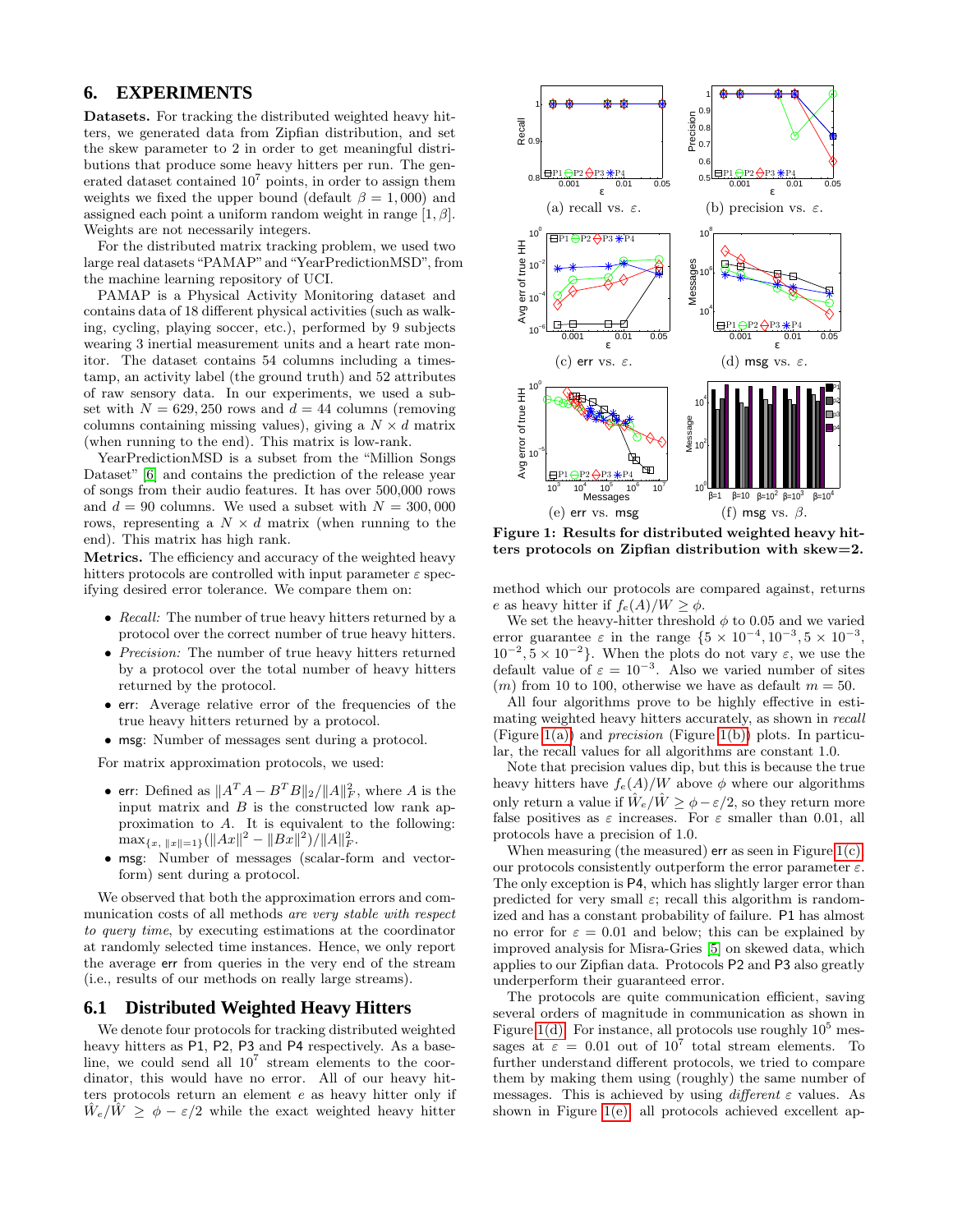| $\bf Data Set$                | <b>PAMAP</b> , $k = 30$ |        | <b>MSD</b> , $k = 50$ |        |
|-------------------------------|-------------------------|--------|-----------------------|--------|
| Method                        | err                     | msg    | err                   | msg    |
| P1                            | 7.5859e-06              | 628537 | 0.0057                | 300195 |
| P <sub>2</sub>                | 0.0265                  | 10178  | 0.0695                | 6362   |
| P3 <sub>WOR</sub>             | 0.0057                  | 3962   | 0.0189                | 3181   |
| P <sub>3</sub> w <sub>R</sub> | 0.0323                  | 25555  | 0.0255                | 22964  |
| FD                            | 2.1207e-004             | 629250 | 0.0976                | 300000 |
| <b>SVD</b>                    | 1.9552e-006             | 629250 | 0.0057                | 300000 |

<span id="page-10-0"></span>Table 1: Raw numbers of PAMAP and MSD.

proximation quality, and the measured error drops quickly as we allocate more budget for the number of messages. In particular,  $P2$  is the best if fewer than  $10^5$  messages are acceptable with P3 also shown to be quite effective. P1 performs best if  $10^6$  messages are acceptable.

In another experiment, we tuned all protocols to obtain (roughly) the same measured error of  $err = 0.1$  to compare their communication cost versus the upper bound on the element weights  $(\beta)$ . Figure [1\(f\)](#page-9-6) shows that they are all robust to the parameter  $β$ ; P2 or P3 performs the best.

#### **6.2 Distributed Matrix Tracking**

The strong results for distributed weighted heavy hitter protocols transfer over empirically to the results for distributed matrix tracking, but with slightly different tradeoffs. Again, we denote our three protocols by P1, P2, and P3 in all plots. As a baseline, we consider two algorithms: they both send all data to the coordinator. One calls Frequent-Directions (FD) [\[28\]](#page-11-0), and second calls SVD which is optimal but not streaming. In all remaining experiments, we have used default value  $\varepsilon = 0.1$  and  $m = 50$ , unless specified. Otherwise ε varied in range  ${5 \times 10^{-3}, 10^{-2}, 5 \times 10^{-2}, 10^{-1}, 5 \times 10^{-1}}$ 10−<sup>1</sup> }, and m varied in range [10, 100].

Table [1](#page-10-0) compares all algorithms, including SVD and FD to compute rank k approximations of the matrices, with  $k = 30$  and  $k = 50$  on PAMAP and MSD respectively. Since err values for the two offline algorithms are minuscule for PAMAP, it indicates it is a low rank matrix (less than 30), where as MSD is high rank, since error remains, even with the best rank 50 approximation from the SVD method.

Note that P3wor and P3wr refer to Protocol 3, without replacement and with replacement sampling strategies, respectively. As predicted by the theoretical analysis, we see that P3wor outperforms P3wr in both settings, always having much less error and many fewer messages. Moreover, P3wor will gracefully shift to sending all data deterministically with no error as  $\varepsilon$  becomes very small. Hence we only use P3wor elsewhere, labeled as just P3.

Also note that P1 in the matrix scenario is far less effective; although it achieves very small error, it sends as many messages (or more) as the naive algorithms. Little compression is taking place by FD at distributed sites before the squared norm threshold is reached.

Figures [2\(a\)](#page-10-1) and [3\(a\)](#page-10-2) show as  $\varepsilon$  increases, error of protocols increases too. In case of P3 this observation is justified by the fact P3 samples  $O((1/\varepsilon^2) \log(1/\varepsilon))$  elements, and as  $\varepsilon$  increases, it samples fewer elements, hence results in a weaker estimation of true heavy directions. In case of P2, as  $\varepsilon$  increases, they allocate a larger error slack to each site and sites communicate less with the coordinator, leading to a coarse estimation. Note that again P1 vastly outperforms its error guarantees, this time likely explained via the improved analysis of Frequent-Directions [\[21\]](#page-11-11).

<span id="page-10-7"></span><span id="page-10-5"></span><span id="page-10-3"></span><span id="page-10-2"></span><span id="page-10-1"></span>

<span id="page-10-8"></span><span id="page-10-6"></span><span id="page-10-4"></span>Figure 3: Experiments for MSD dataset

Figures [2\(b\)](#page-10-3) and [3\(b\)](#page-10-4) show number of messages of each protocol vs. error guarantee  $\varepsilon$ . As we see, in large values of  $\varepsilon$  (say for  $\varepsilon > 1/m = 0.02$ ), P2 typically uses slightly more messages than P3. But as  $\varepsilon$  decreases, P3 surpasses P2 in number of messages. This confirms the dependency of their asymptotic bound on  $\varepsilon$  (1/ $\varepsilon^2$  vs. 1/ $\varepsilon$ ). P1 generally sends much more messages than both P2 and P3.

Next, we examined the number of sites  $(m)$ . Figures  $2(c)$ and [3\(c\)](#page-10-6) show that P2 and P3 used more communication as  $m$  increases, showing a linear trend with respect to  $m$ . P1 shows no trend since its communication depends solely on the total weight of the stream. Note that P1 sends its whole sketch, hence fix number of messages, whenever it reaches the threshold. As expected, the number of sites does not have significant impact on the measured approximation error in any protocol; see Figures [2\(d\)](#page-10-7) and [3\(d\).](#page-10-8)

We also compared the performance of protocols by tuning the  $\varepsilon$  parameter to achieve (roughly) the same measured error. Figure [4](#page-11-37) shows their communication cost  $(\# \text{msg})$  vs the err. As shown, protocols P1, P2, and P3 incur less error with more communication and each works better in various regimes of the err versus msg trade-off. P1 works the best when the smallest error is required, but more communication is permitted. Even though its communication is the same as the naive algorithms in these examples, it allows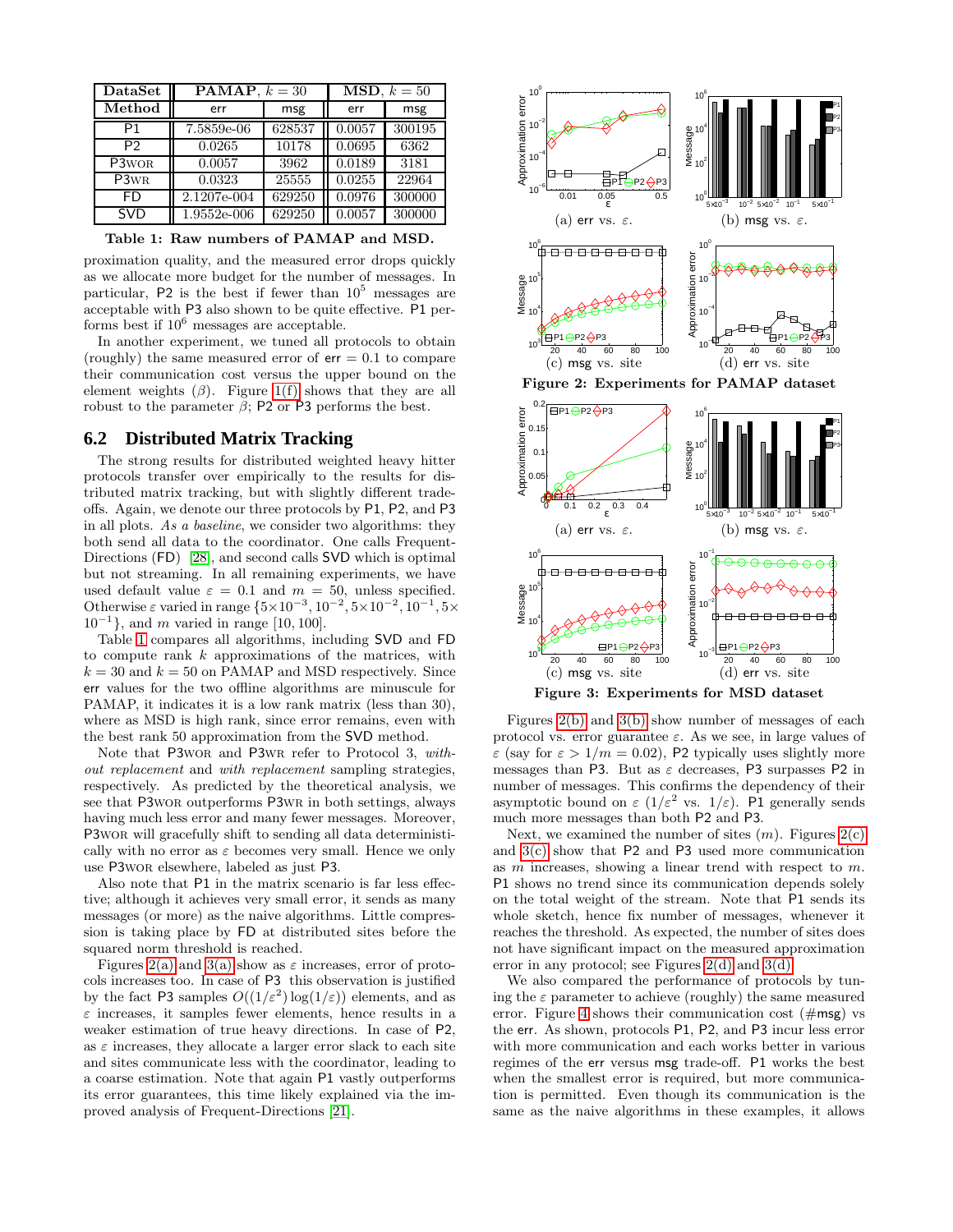

<span id="page-11-37"></span>Figure 4: Comparing the two protocols: msg vs. err each site and the coordinator to run small space algorithms. For smaller communication requirements (several of orders of magnitude smaller than the naive methods), then either P2 or P3 are recommended. P2 is deterministic, but P3 is slightly easier to implement. Note that since MSD is high rank, and even the naive SVD or FD do not achieve really small error (e.g.  $10^{-3}$ ), it is not surprising that our algorithms do not either.

# <span id="page-11-12"></span>**7. CONCLUSION**

We provide the first protocols for monitoring weighted heavy hitters and matrices in a distributed stream. They are backed by theoretical bounds and large-scale experiments. Our results are based on important connections we establish between the two problems. Interesting open problems include, but are not limited to, extending our results to the sliding window model, and investigating distributed matrices that are column-wise distributed (i.e., each site reports values from a fixed column in a matrix).

- <span id="page-11-24"></span>**8. REFERENCES** [1] D. Achlioptas and F. McSherry. Fast computation of low rank matrix approximations. In *STOC*, 2001.
- <span id="page-11-30"></span>[2] P. K. Agarwal, G. Cormode, Z. Huang, J. M. Phillips, Z. Wei, and K. Yi. Mergeable summaries. In *PODS*, 2012.
- <span id="page-11-2"></span>[3] B. Babcock, S. Babu, M. Datar, R. Motwani, and J. Widom. Models and issues in data stream systems. In *PODS*, 2002.
- <span id="page-11-5"></span>[4] B. Babcock and C. Olston. Distributed top-k monitoring. In *SIGMOD*, 2003.
- <span id="page-11-36"></span>[5] R. Berinde, G. Cormode, P. Indyk, and M. Strauss. Space-optimal heavy hitters with strong error bounds. *ACM Trans. Database Syst.*, 35(4), 2010.
- <span id="page-11-35"></span>[6] T. Bertin-Mahieux, D. P. Ellis, B. Whitman, and P. Lamere. The million song dataset. In *ISMIR*, 2011.
- <span id="page-11-14"></span>[7] M. Brand. Fast low-rank modifications of the thin singular value decomposition. *Linear Algebra and its Applications*,  $415(1):20 - 30, 2006.$
- <span id="page-11-16"></span>[8] K. L. Clarkson and D. P. Woodruff. Numerical linear algebra in the streaming model. In *STOC*, 2009.
- [9] J. C. Corbett and et al. Spanner: Google's globally distributed database. *ACM TOCS*, 31(3), 2013.
- <span id="page-11-23"></span>[10] G. Cormode. The continuous distributed monitoring model. *SIGMOD Record*, 42, 2013.
- <span id="page-11-6"></span>[11] G. Cormode and M. Garofalakis. Sketching streams through the net: Distributed approximate query tracking. In *VLDB*, 2005.
- <span id="page-11-7"></span>[12] G. Cormode, M. Garofalakis, S. Muthukrishnan, and R. Rastogi. Holistic aggregates in a networked world: Distributed tracking of approximate quantiles. In *SIGMOD*, 2005.
- <span id="page-11-28"></span>[13] G. Cormode and S. Muthukrishnan. An improved data stream summary: the count-min sketch and its applications. *Journal of Algorithms*, 55(1):58–75, 2005.
- <span id="page-11-1"></span>[14] G. Cormode, S. Muthukrishnan, and K. Yi. Algorithms for distributed functional monitoring. *TALG*, 7(2):21, 2011.
- <span id="page-11-21"></span>[15] G. Cormode, S. Muthukrishnan, K. Yi, and Q. Zhang. Continuous sampling from distributed streams. *JACM*,

59(2), 2012.

- <span id="page-11-25"></span>[16] P. Drineas and R. Kannan. Pass efficient algorithms for approximating large matrices. In *SODA*, 2003.
- <span id="page-11-34"></span>[17] P. Drineas, R. Kannan, and M. W. Mahoney. Fast Monte Carlo algorithms for matrices II: Computing a low-rank approximation to a matrix. *SICOMP*, 36(1):158–183, 2006.
- <span id="page-11-31"></span>[18] N. Duffield, C. Lund, and M. Thorup. Priority sampling for estimation of arbitrary subset sums. *JACM*, 54(32), 2007.
- <span id="page-11-26"></span>[19] A. Frieze, R. Kannan, and S. Vempala. Fast monte-carlo algorithms for finding low-rank approximations. *JACM*, 51(6):1025–1041, 2004.
- <span id="page-11-18"></span>[20] R. Fuller and M. Kantardzic. FIDS: Monitoring frequent items over distributed data streams. In *MLDM*. 2007.
- <span id="page-11-11"></span>[21] M. Ghashami and J. M. Phillips. Relative errors for deterministic low-rank matrix approximation. In *SODA*, 2014.
- <span id="page-11-20"></span>[22] Z. Huang, K. Yi, and Q. Zhang. Randomized algorithms for tracking distributed count, frequencies, and ranks. In *PODS*, 2012.
- [23] G. Hulten, L. Spencer, and P. Domingos. Mining time-changing data streams. In *KDD*, 2001.
- <span id="page-11-29"></span>[24] R. Y. Hung and H.-F. Ting. Finding heavy hitters over the sliding window of a weighted data stream. In *LATIN*. 2008.
- <span id="page-11-8"></span>[25] R. Keralapura, G. Cormode, and J. Ramamirtham. Communication-efficient distributed monitoring of thresholded counts. In *SIGMOD*, 2006.
- [26] A. Lakhina, M. Crovella, and C. Diot. Diagnosing network-wide traffic anomalies. In *SIGCOMM*, 2004.
- [27] A. Lakhina, K. Papagiannaki, M. Crovella, C. Diot, E. D. Kolaczyk, and N. Taft. Structural analysis of network traffic flows. In *SIGMETRICS*, 2004.
- <span id="page-11-0"></span>[28] E. Liberty. Simple and deterministic matrix sketching. In *SIGKDD*, 2013.
- <span id="page-11-27"></span>[29] E. Liberty, F. Woolfe, P.-G. Martinsson, V. Rokhlin, and M. Tygert. Randomized algorithms for the low-rank approximation of matrices. *PNAS*, 104:20167–20172, 2007.
- <span id="page-11-9"></span>[30] A. Manjhi, V. Shkapenyuk, K. Dhamdhere, and C. Olston. Finding (recently) frequent items in distributed data streams. In *ICDE*, 2005.
- <span id="page-11-19"></span>[31] A. Metwally, D. Agrawal, and A. E. Abbadi. An integrated efficient solution for computing frequent and top-k elements in data streams. *ACM TODS*, 31(3):1095–1133, 2006.
- <span id="page-11-17"></span>[32] J. Misra and D. Gries. Finding repeated elements. *Sc. Comp. Prog.*, 2:143–152, 1982.
- <span id="page-11-13"></span>[33] I. Mitliagkas, C. Caramanis, and P. Jain. Memory limited, streaming pca. In *NIPS*, 2013.
- <span id="page-11-4"></span>[34] S. Muthukrishnan. *Data streams: Algorithms and applications*. Now Publishers Inc, 2005.
- <span id="page-11-33"></span>[35] A. Panconesi and A. Srinivasan. Randomized distributed edge coloring via an extension of the chernoff-hoeffding bounds. *SICOMP*, 26:350–368, 1997.
- [36] S. Papadimitriou, J. Sun, and C. Faloutsos. Streaming pattern discovery in multiple time-series. In *VLDB*, 2005.
- [37] K. Papagiannaki, N. Taft, and A. Lakhina. A distributed approach to measure ip traffic matrices. In *SIGCOMM IMC*, 2004.
- [38] Z. Qian, X. Chen, N. Kang, M. Chen, Y. Yu, T. Moscibroda, and Z. Zhang. MadLINQ: large-scale distributed matrix computation for the cloud. In *EuroSys*, 2012.
- <span id="page-11-15"></span>[39] V. Strumpen, H. Hoffmann, and A. Agarwal. A stream algorithm for the svd. Technical report, MIT, 2003.
- <span id="page-11-32"></span>[40] M. Szegedy. The DLT priority sampling is essentially optimal. *STOC*, 2006.
- <span id="page-11-22"></span>[41] S. Tirthapura and D. P. Woodruff. Optimal random sampling in distributed streams revisited. In *PODC*, 2011.
- <span id="page-11-3"></span>[42] A. C.-C. Yao. Some complexity questions related to distributive computing. In *STOC*, 1979.
- <span id="page-11-10"></span>[43] K. Yi and Q. Zhang. Optimal tracking of distributed heavy hitters and quantiles. *Algorithmica*, 65(1):206–223, 2013.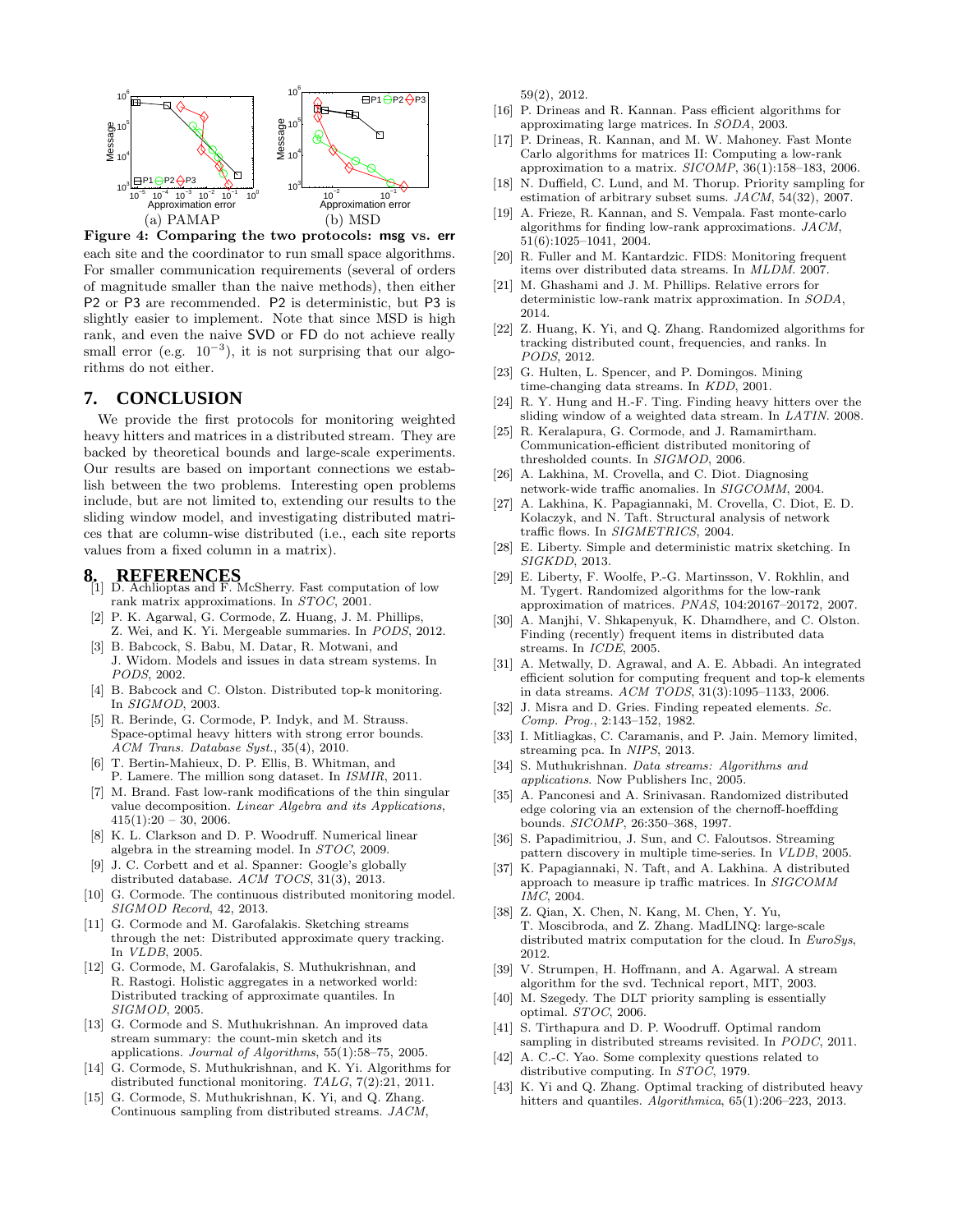# **APPENDIX**

## **A. PROOF OF LEMMA 4**

PROOF. In order to reach round  $j$  we must have s items with priority  $\rho_n > \tau_j = 2^j$ ; this happens with probability  $\min(1, w_n/2^j) \le \min(1, \beta/2^j) \le \beta/2^j$ . We assume for now  $\beta \leq 2^j$  for values of j we consider; the other case is addressed at the end of the proof.

Let  $X_{n,j}$  be a random variable that is 1 if  $\rho_n \geq \tau_j$  and 0 otherwise. Let  $M_j = \sum_{n=1}^{N} X_{n,j}$ . Thus the expected number of items that have a priority greater than  $\tau_j$  is  $\mathbf{E}[M_j] =$  $\sum_{n=1}^{N} w_n/2^j \le N\beta/2^j$ . Setting  $j_N = \lceil \log_2(\beta N/s) \rceil$  then  $\mathsf{E}[M_{j_N}]\leq s.$ 

We now want to use the following Chernoff bound on the N independent random variables  $\overline{X}_{n,j}$  with  $M = \sum_{n=1}^{N} X_{n,j}$ that bounds  $\Pr[M_j \geq (1+\alpha)\mathsf{E}[M_j]] \leq \exp(-\alpha^2 \mathsf{E}[M_j]/(2+\alpha))$  $\alpha$ )).

Note that  $\mathbf{E}[M_{j_N+1}] \leq (N\beta)/2^{j_N+1} \leq s/2$ . Then setting  $\alpha = 1$  ensures that

$$
(1+\alpha)\mathbf{E}[M_{j_N+1}] = 2 \cdot (s/2) \leq s.
$$

Thus we can solve

$$
\Pr[M_{j_N+1} \ge s] \le \exp\left(-\frac{s/2}{3}\right) = \exp\left(-\frac{-s}{6}\right).
$$

Thus since in order to reach round  $j_N + 1 = \log_2(\beta N/s) +$  $1 = O(\log(\beta N/s))$ , we need s items to have priority greater than  $\tau_{j_N+1}$ , this happens with probability at most  $e^{-\Omega(s)}$ . Recall that to be able to ignore the case where  $w_n > \tau_{j_N+1}$ we assumed that  $\beta < \tau_{j_N+1}$ . If this were not true, then  $\beta > 2^{\log_2(\beta N/s)+1} = 2\beta N/s$  implies that  $s > N$ , in which case we would send all elements before the end of the first round, and the number of rounds is 1.  $\Box$ 

### **B. PROOF OF LEMMA 6**

PROOF. To prove our claim, we use the following Chernoff-Hoeffding bound [\[35\]](#page-11-33). Given a set of negatively-correlated random variables  $Y_1, \ldots, Y_r$  and  $Y = \sum_{n=1}^r Y_n$ , where each  $Y_n \in [a_i, b_i]$ , where  $\Delta = \max_n (b_n - a_n)$  then  $Pr[|Y - E[Y]| \ge$  $\alpha$ ]  $\leq$  exp( $-2\alpha^2/r\Delta^2$ ).

For a given item  $e \in [u]$  and any pair  $(a_n, w_n) \in S$ , we define a random variable  $X_{n,e}$  as follows:

$$
X_{n,e} = \bar{w}_n
$$
 if  $a_n = e$ , 0 otherwise.

Define a heavy set  $H = \{a_n \in A \mid w_n \geq \tau_j\}$ , these items are included in  $S$  deterministically in round  $j$ . Let the light set be defined  $L = A \setminus H$ . Note that for each  $a_n \in H$  that  $X_{n,e}$  is deterministic, given e. For all  $a_n \in S \cap L$ , then  $X_{n,e} \in [0, 2\tau_j]$  and hence using these as random variables in the Chernoff-Hoeffding bound, we can set  $\Delta = 2\tau_j$ .

Define  $M_e = \sum_{a_n \in S} X_{n,e}$ , and note that  $f_e(S) = M_e$ is the estimate from S' of  $f_e(A)$ . Let  $W_L = \sum_{a_n \in L} w_i$ . Since all light elements are chosen with probability proportionally to their weight, then given an  $X_{n,e}$  for  $a_i \in S \cap L$ it has label e with probability  $f_e(L)/W_L$ . And in general  $\mathsf{E}[\sum_{a_n \in S \cap L} \bar{w}_n] = \mathsf{E}[W_{S \cap L}] = W_L$ . Let  $H_e = \{a_n \in H \mid$  $a_n = e$ . Now we can see

$$
\mathbf{E}[f_e(S)] = \mathbf{E}\left[\sum_{n=1}^{|S|} X_{n,e}\right] = \sum_{a_n \in H_e} w_n + \mathbf{E}\left[\sum_{a_n \in S \cap L} \tau_j\right] \cdot \frac{f_e(L)}{W_L}
$$

$$
= f_e(H) + W_L \cdot \frac{f_e(L)}{W_L} = f_e(A).
$$

Now we can apply the Chernoff-Hoeffding bound.

$$
\begin{aligned} &\mathsf{Pr}\left(|f_e(S) - f_e(A)| > \varepsilon W_A\right) = \mathsf{Pr}\left(|M_e - E[M_e]| > \varepsilon W_A\right) \\ &\leq \exp\left(\frac{-2\varepsilon^2 W_A^2}{|S|4\tau_j^2}\right) \leq \exp\left(-\frac{1}{2}\varepsilon^2 |S| / (1+\varepsilon)^2\right) \leq \delta, \end{aligned}
$$

where the last line follows since  $(1+\varepsilon)W_A \geq \sum_{a_n \in S} \bar{w}_n \geq$  $|S|\tau_j$ , where the first inequality holds with high probability on |S|. Solving for |S| yields  $|S| \geq \frac{(1+\varepsilon)^2}{2\varepsilon^2} \ln(1/\delta)$ . Setting  $\delta = O(\varepsilon^2/\log(1/\varepsilon)) = 1/|S|$  allows the result to hold with probability at least  $1 - 1/|S|$ .  $\Box$ 

## **C. DISTRIBUTED MATRIX TRACKING PRO-TOCOL 4**

Again treating each row  $a_i$  as having weight  $w_i = ||a_i||^2$ , then to mimic the weighted heavy-hitters protocol 4 we want to select each row with probability  $\hat{p} = 1 - e^{-p||a_i||^2}$ . Here  $p = 2\sqrt{m}/(\varepsilon \hat{F})$  represents the probability to send a weight 1 item and  $\hat{F}$  is a 2-approximation of  $||A||_F^2$  (i.e.  $\hat{F} \leq ||A||_F^2 \leq 2\hat{F}$  and is maintained and provided by the coordinator. We then only want to send a message from the coordinator if that row is selected, and then it follows from the analysis in Section [4.3](#page-4-5) that in total  $O((\sqrt{m}/\varepsilon) \log(\beta N))$ messages are sent, since  $O(\sqrt{m}/\varepsilon)$  messages are sent each round in between  $\hat{F}$  doubling and being distributed by the coordinator, and there are  $O(\log(\beta N))$  such rounds.

But replicating the approximation guarantees of protocol 4 is hard. In Algorithm [4.5,](#page-5-0) on each message a particular element e has its count updated exactly with respect to a site j. Because of this, we only need to bound the expected weight of stream elements until another exact update is seen (at  $1/p$ ) and then to compensate for this we increase this weight by  $1/p$  so it has the right expected value. It also follows that the variances are bounded by  $1/p^2$ , and thus when p is set  $\Theta(\sqrt{m}/(\varepsilon W))$  we get at most  $\varepsilon W$  error.

Thus the most critical part is to update the representation (of local matrices from  $m$  sites) on the coordinator so it is exact for some query. We show that this can only be done for a limited set of queries (along certain singular vectors), provide an algorithm to do so, and then show that this is not sufficient for any approximation guarantees.

Replicated algorithm for matrices. Each site can keep track of  $A_i$  the exact matrix describing all of its data, and an approximate matrix  $A_j$ . The matrix  $A_j$  will also be kept on the coordinator for each site. So the coordinator's full approximation  $A = [A_1; A_2; \dots; A_m]$  is just the stacking of the approximation from each site. Since the coordinator can keep track of the contribution from each site separately, the sites can maintain  $\hat{A}_j$  under the same process as the coordinator.

<span id="page-12-0"></span><sup>&</sup>lt;sup>1</sup>Note that the random variables  $X_{n,e}$  are negativelycorrelated, and not independent, since they are derived from a sample set  $S$  drawn without replacement. Thus we appeal to the special extension of the Chernoff-Hoeffding bound by Panconesi and Srinivasan [\[35\]](#page-11-33) that handles this case. We could of course use with-replacement sampling, but these algorithms require more communication and typically provide worse bounds in practice, as demonstrated.